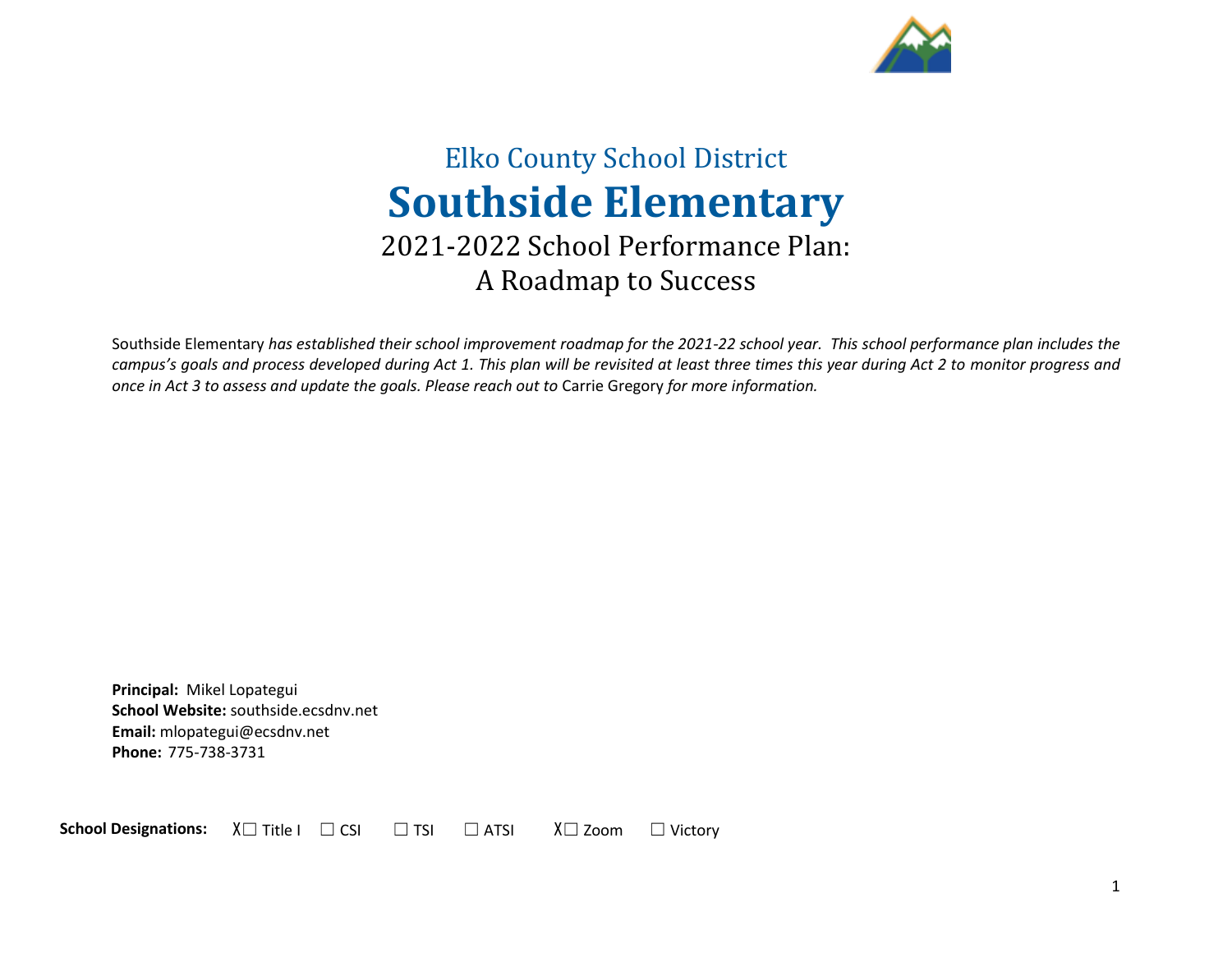

# **School Information**

*This section provides an at-a-glance view of the school's enrollment and student performance data. For information about Nevada's Consolidated State Plan, see [Every Student Succeeds Act \(ESSA\),](https://doe.nv.gov/uploadedFiles/ndedoenvgov/content/Boards_Commissions_Councils/ESSA_Adv_Group/NevadaSubmittedConsolidatedPlanFinal.pdf) and for detailed information about the School and District rating system, see the [School Rating](http://nevadareportcard.nv.gov/DI/MoreDownload?filename=Nevadas%20School%20Rating%20System.pdf)  [Overview.](http://nevadareportcard.nv.gov/DI/MoreDownload?filename=Nevadas%20School%20Rating%20System.pdf)*

| <b>Enrollment Data</b> |              |                                 |              |                 |              |              |                                   |                                |            |        |            |
|------------------------|--------------|---------------------------------|--------------|-----------------|--------------|--------------|-----------------------------------|--------------------------------|------------|--------|------------|
|                        | <b>Total</b> | Am $ln/$<br>AK<br><b>Native</b> | <b>Asian</b> | <b>Hispanic</b> | <b>Black</b> | <b>White</b> | <b>Pacific</b><br><b>Islander</b> | Two or<br><b>More</b><br>Races | <b>IEP</b> | EL     | <b>FRL</b> |
| <b>School</b>          | 585          | 0.9%                            | 0.3%         | 61.3%           | 1.5%         | 33.6%        | 0.4%                              | 1.7%                           | 12.14%     | 35.73% | 100%       |
| <b>District</b>        | 10, 247      | 5.85%                           | 0.77%        | 31.39%          | .85%         | 58.5%        | .35%                              | 2.29%                          | 12.85%     | 9.93%  | 44.45%     |
| <b>State</b>           | 496,938      | .82%                            | 5.44%        | 42.69%          | 11.45%       | 31.36%       | 1.46%                             | 6.78%                          | 12.68%     | 14.13% | 65.8%      |

|                         | <b>Student Performance Data</b> |             |                 |                 |             |                 |                 |             |             |                 |
|-------------------------|---------------------------------|-------------|-----------------|-----------------|-------------|-----------------|-----------------|-------------|-------------|-----------------|
|                         |                                 | <b>Math</b> |                 |                 |             | <b>ELA</b>      |                 |             | <b>ELPA</b> |                 |
| <b>Academic</b><br>Year | School/<br><b>District</b>      | Proficiency | Growth<br>(MGP) | Growth<br>(AGP) | Proficiency | Growth<br>(MGP) | Growth<br>(AGP) | Proficiency | Proficiency | Growth<br>(AGP) |
| 2018                    | <b>School</b>                   | 41.7%       | 64.0%           | 49.0%           | 43.9%       | 55.0%           | 59.2%           | <b>NA</b>   | 11.7        | 47.1            |
|                         | <b>District</b>                 | 37.2%       | 51%             | 34.5%           | 46.1%       | 51%             | 48.9%           | 21.2%       | 11.27       | 43.1%           |
|                         | <b>School</b>                   | 41.7%       | 64.0%           | 49.0%           | 43.9%       | 55.0%           | 59.2%           | <b>NA</b>   | 11.7        | 47.1%           |
| 2019                    | <b>District</b>                 | 37.2%       | 51%             | 34.5%           | 46.1%       | 51%             | 48.9%           | 21.2%       | 11.27       | 43.1%           |
|                         | <b>School</b>                   | 7.5%        | <b>NA</b>       | <b>NA</b>       | 24.1%       | <b>NA</b>       | <b>NA</b>       | <b>NA</b>   | <b>NA</b>   | <b>NA</b>       |
| 2020                    | <b>District</b>                 | 25.6%       | 55%             | 30.5            | 37.3%       | 64%             | 45.6            | 13.4        | <b>NA</b>   | <b>NA</b>       |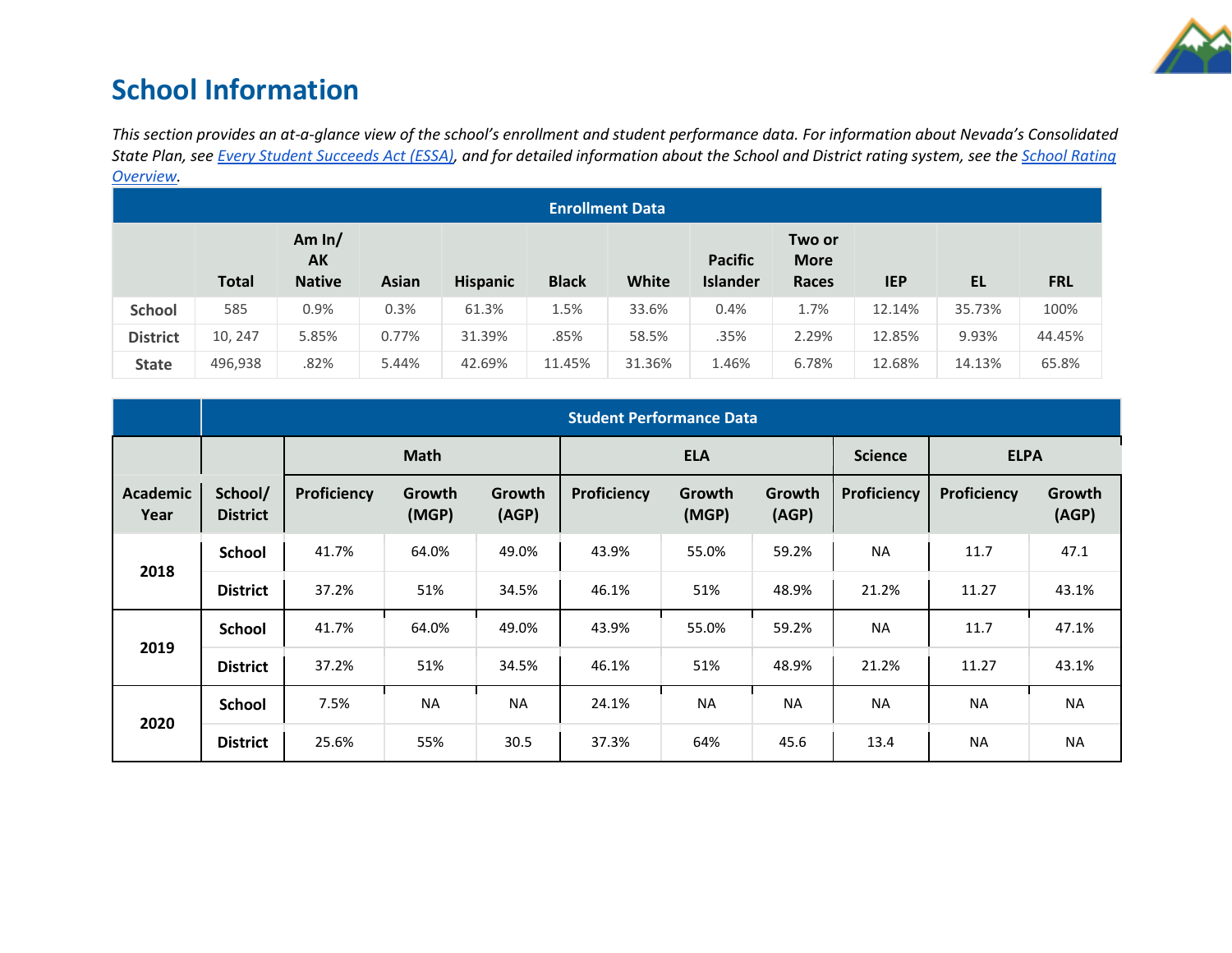

| <b>4 Year ACGR</b> |                               |                                         |           |  |  |
|--------------------|-------------------------------|-----------------------------------------|-----------|--|--|
|                    | <b>Grad Rate</b><br>2017-2018 | Grad Rate 2018- Grad Rate 2019-<br>2019 | 2020      |  |  |
| <b>School</b>      | NA.                           | <b>NA</b>                               | <b>NA</b> |  |  |
| <b>District</b>    |                               |                                         |           |  |  |

| <b>School Climate Data</b> |                                                |                      |                         |  |  |
|----------------------------|------------------------------------------------|----------------------|-------------------------|--|--|
|                            | <b>Cultural &amp; Linguistic</b><br>Competence | <b>Relationships</b> | <b>Emotional Safety</b> |  |  |
| <b>School</b>              | <b>NA</b>                                      | <b>NA</b>            | ΝA                      |  |  |
| <b>District</b>            |                                                |                      |                         |  |  |

# **School Continuous Improvement (CI) Team**

*The Continuous Improvement Team is made up of a diverse group of school administrators, teachers, staff, caretakers, and students. This team meets regularly to develop, monitor, and continually respond to the school's teaching and learning needs.*

| <b>Name</b>                                                   | <b>Role</b>                                        |
|---------------------------------------------------------------|----------------------------------------------------|
| Mikel Lopategui                                               | Principal(s)                                       |
| <b>Carrie Gregory</b>                                         | Other School Leader(s)/Administrator(s)            |
| Pam McIntosh, Monica Stevenson, Alex McQuinn, Jennifer Cooper | Teacher(s)                                         |
| Lizzet Martinez                                               | Paraprofessional(s)                                |
| Melissa Naranjo                                               | Parent(s)                                          |
|                                                               | Student(s)                                         |
|                                                               | <b>Tribes/Tribal Orgs</b>                          |
| Payton Christensen, Rachael Craig, Skyler Basanez             | <b>Specialized Instructional Support Personnel</b> |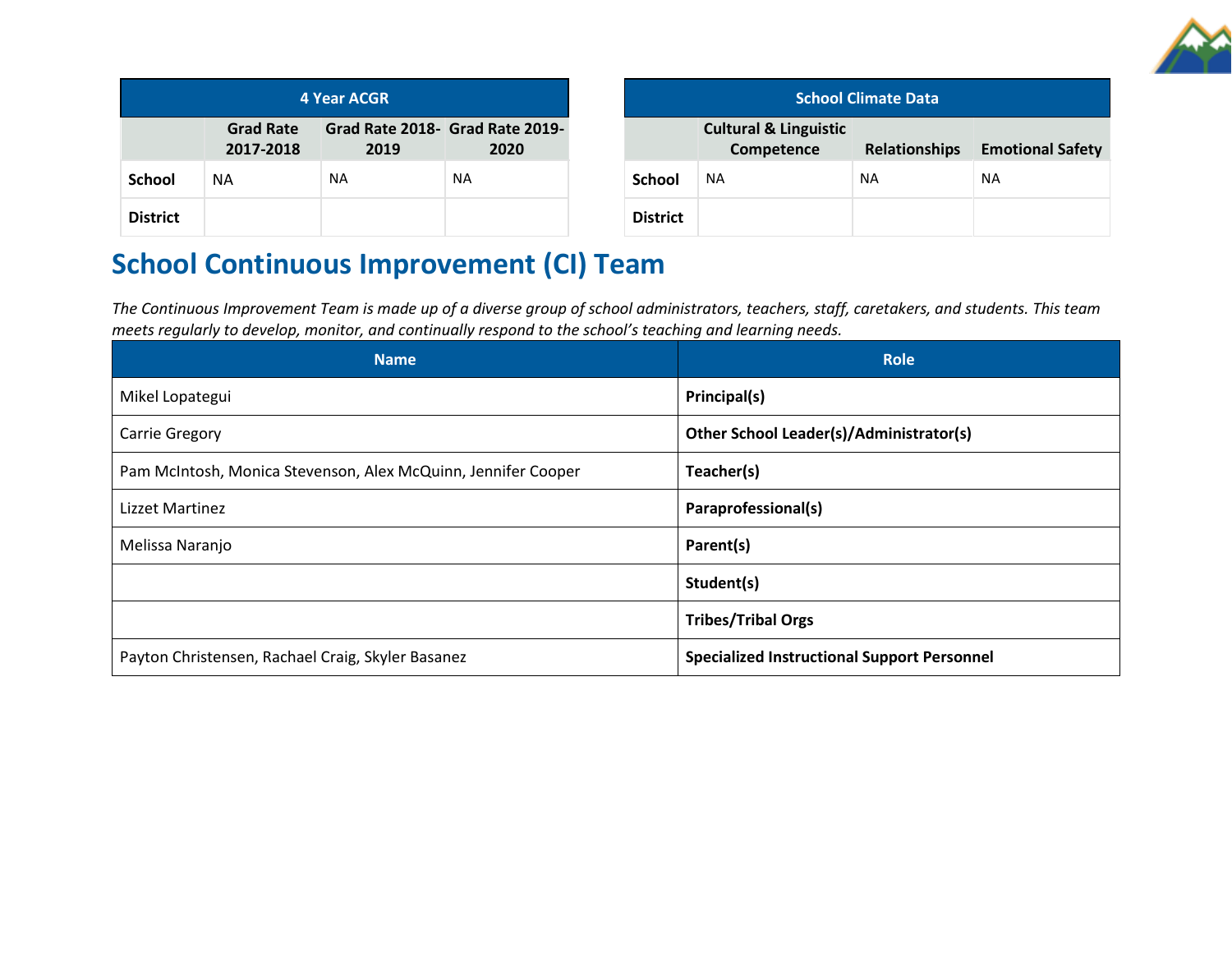

# **School Community Outreach**

*This section highlights outreach events facilitated by the school to engage students, regarding school partners.* 

| <b>Outreach Event</b> | <b>Date and Time</b>               | Number in<br><b>Attendance</b> | <b>Key Takeaways</b>                                                                                                                                                                                                                                                                                                                                                |
|-----------------------|------------------------------------|--------------------------------|---------------------------------------------------------------------------------------------------------------------------------------------------------------------------------------------------------------------------------------------------------------------------------------------------------------------------------------------------------------------|
| Event 2               | August 26,2021<br>$4:00 - 5:30$ pm | 250                            | 95 % of participants believe Southside<br>is meeting the academic needs of the<br>students.<br>Although 81% of participants (when<br>surveyed) strongly agree or agree<br>Southside is meeting the social<br>emotional needs of students, this is<br>one of the lowest indicator areas.<br>The after school program is viewed as<br>an integral part of the school. |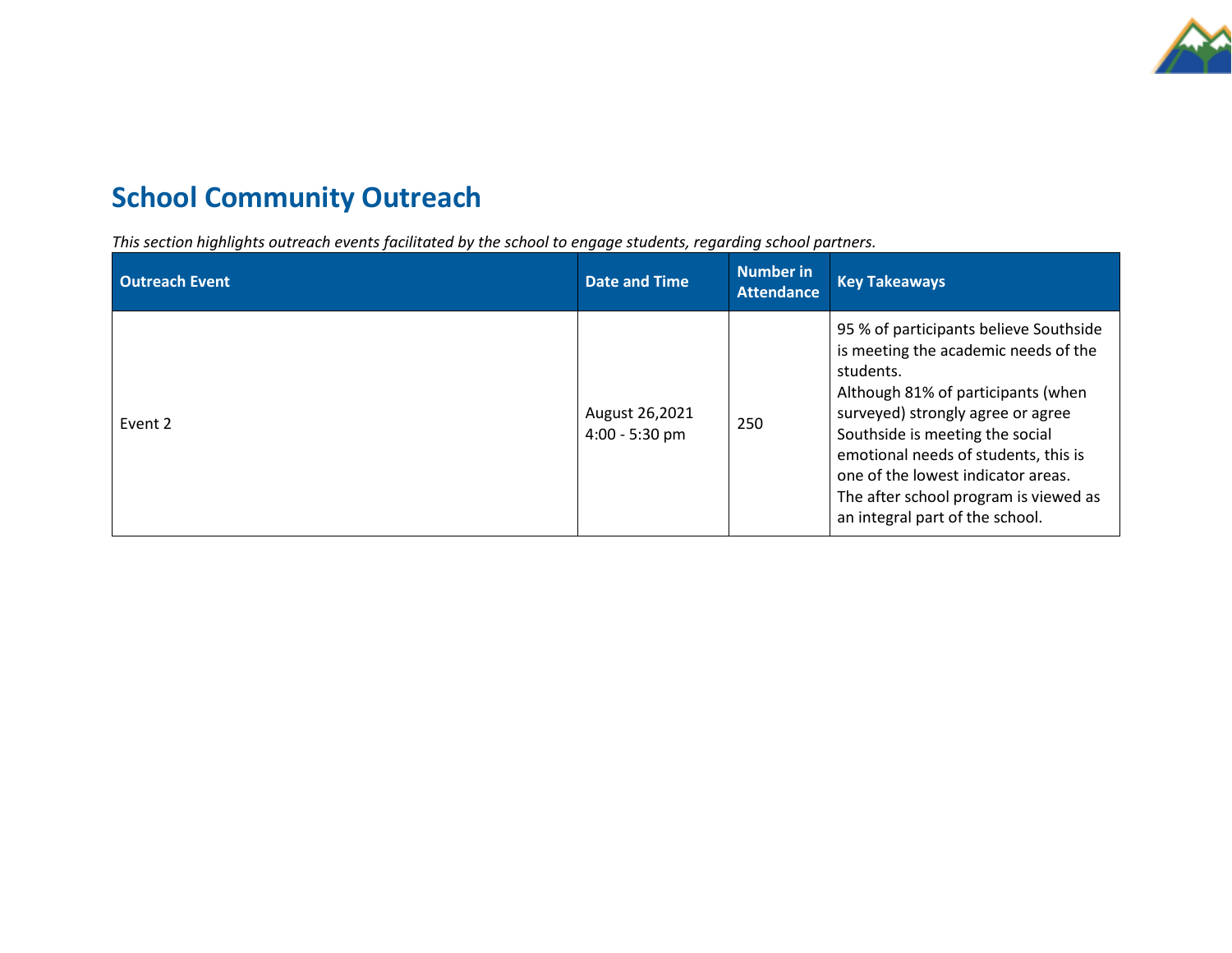

*The school goals were developed over a series of five events and included opportunities for teachers, parents, and students to share their experience and ideas for improvement. The tables on the following pages capture key aspects of the process the CI team engaged in during the creation of this plan.* 

**Additional Data Sources:** Smarter Balanced Assessment Consortium (SBAC), Measures of Academic Progress (MAP) test, Dynamic Indicators of Basic Early Literacy Skills (DIBELS) assessments, Educational Software for Guiding Instruction (ESGI), the Brigance 3 for our Preschool and Kindergarten students, SWISS (School Wide Intervention System and Support), Tiered Fidelity Inventory (PBIS), and the WIDA Model for English Language Learners (ELLS) - Preschool - 4th grade.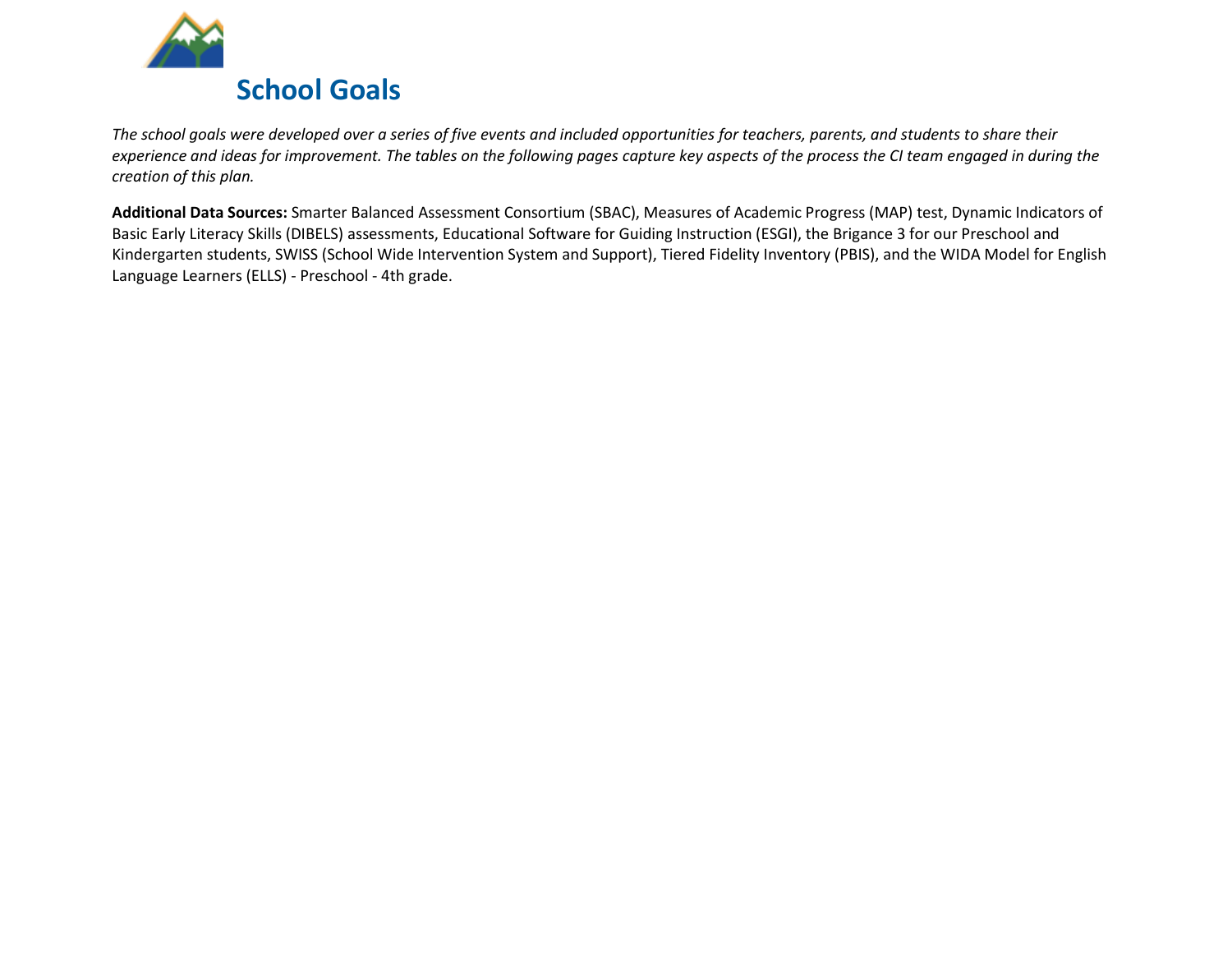

### **Inquiry Area 1 - Student Success Part A**

| <b>Student Success</b>                |                                                                                                                                                                                                                                                                                                                                                                                                                                                                                                                                                                                                                                                                                       |                                                                                                                                                    |                                                                                                                 |  |  |  |
|---------------------------------------|---------------------------------------------------------------------------------------------------------------------------------------------------------------------------------------------------------------------------------------------------------------------------------------------------------------------------------------------------------------------------------------------------------------------------------------------------------------------------------------------------------------------------------------------------------------------------------------------------------------------------------------------------------------------------------------|----------------------------------------------------------------------------------------------------------------------------------------------------|-----------------------------------------------------------------------------------------------------------------|--|--|--|
|                                       | <b>Student Performance</b>                                                                                                                                                                                                                                                                                                                                                                                                                                                                                                                                                                                                                                                            | <b>Social and Emotional Learning</b>                                                                                                               | <b>Access to Rigorous Texts and Tasks</b>                                                                       |  |  |  |
| Data<br><b>Reviewed</b>               | Nevada School Performance Framework<br>(NSPF), Smarter Balanced Assessment<br>Consortium (SBAC), Measures of<br>Academic Progress (MAP) test, Dynamic<br>Indicators of Basic Early Literacy Skills<br>(DIBELS) assessments, Educational<br>Software for Guiding Instruction (ESGI),<br>the Brigance 3 for our Preschool and<br>Kindergarten students, summative<br>assessments (common between grade<br>levels).                                                                                                                                                                                                                                                                      | Southside Elementary School<br>Improvement Survey, SWISS (School<br>Wide Intervention System and<br>Support), Tiered Fidelity Inventory<br>(PBIS). | Teacher/Administrator Observation<br>Data, Grade Level PLC Notes,<br>District Adopted Wonders ELA<br>Curriculum |  |  |  |
| Problem<br><b>Statement</b>           | Fall MAP data shows that many students entering kindergarten at Southside perform significantly below grade level<br>benchmarks. SBAC data tells us that less than half the students in third and fourth grade are proficient in reading and math.                                                                                                                                                                                                                                                                                                                                                                                                                                    |                                                                                                                                                    |                                                                                                                 |  |  |  |
| <b>Critical Root</b><br><b>Causes</b> | Fall MAP data shows that many students entering kindergarten at Southside perform significantly below grade level<br>benchmarks. SBAC data tells us that more than half the students in third and fourth grade are not proficient in reading and<br>math. Based on the data, the challenges are not only to support students in meeting expected growth, but to exceed the<br>expected growth in order to "close the gap." Furthermore, students were out of school for significant periods of time during<br>the last year and a half due to the COVID-19 pandemic. Students were unable to attend after school tutoring or receive<br>targeted interventions during the school day. |                                                                                                                                                    |                                                                                                                 |  |  |  |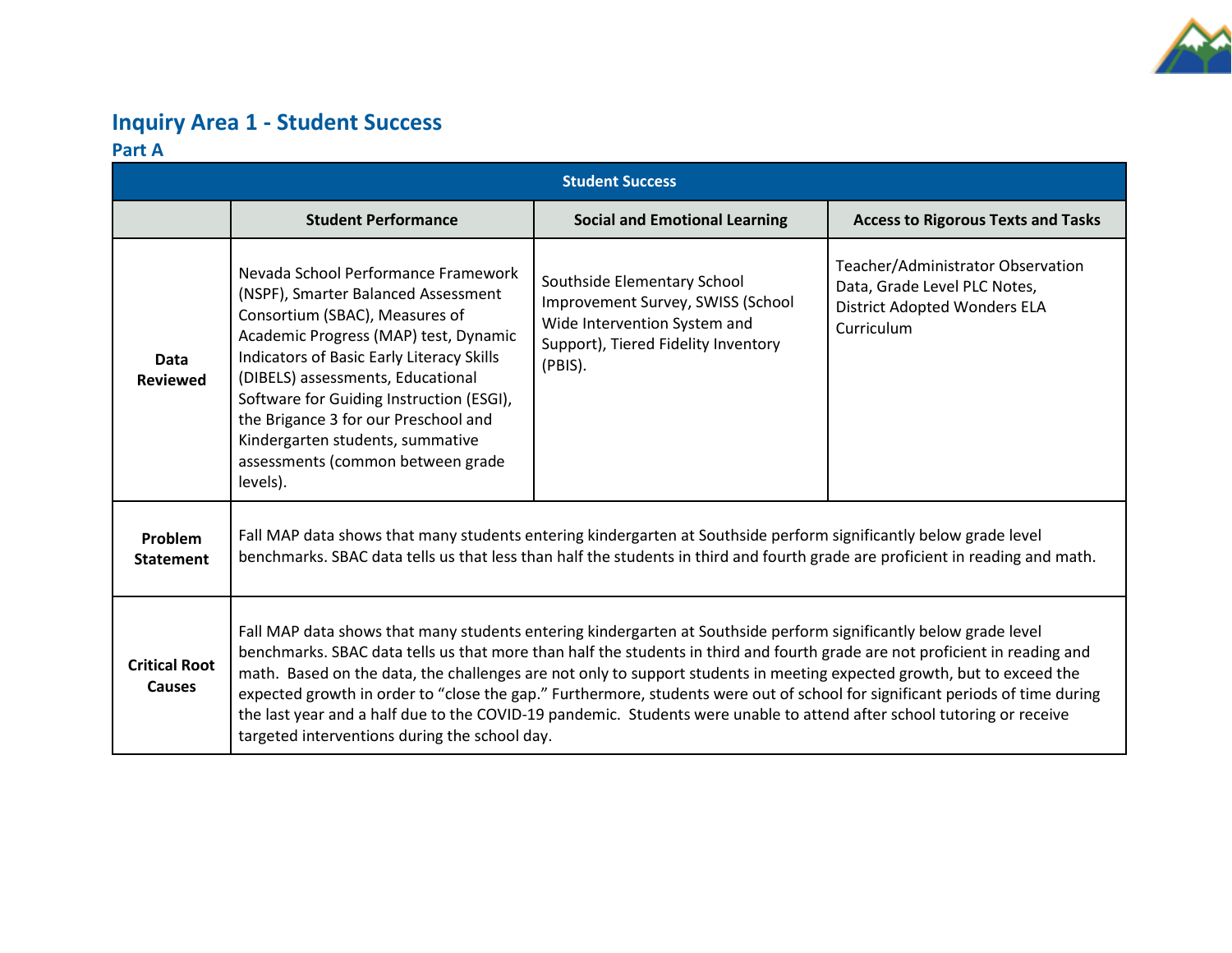

| Part B                                                                                                                                                                                                                                 |                                                                                                                                                                                                                                                                                                                                                                                                                                                                                                                                                                                                                                                        |  |  |  |  |
|----------------------------------------------------------------------------------------------------------------------------------------------------------------------------------------------------------------------------------------|--------------------------------------------------------------------------------------------------------------------------------------------------------------------------------------------------------------------------------------------------------------------------------------------------------------------------------------------------------------------------------------------------------------------------------------------------------------------------------------------------------------------------------------------------------------------------------------------------------------------------------------------------------|--|--|--|--|
| <b>Student Success</b>                                                                                                                                                                                                                 |                                                                                                                                                                                                                                                                                                                                                                                                                                                                                                                                                                                                                                                        |  |  |  |  |
| <b>School Goal:</b><br>Students will achieve a school-wide average Median Conditional Growth<br>Percentile score of 65 or higher in Reading and Math as measured by the<br>Spring NWEA Measures of Academic Progress (MAP) assessment. | <b>Aligned to Nevada's STIP Goal:</b><br>Goal 1: All children, birth through third grade, have access to<br>quality early care and education.<br>Goal 2: All students have access to effective educators.<br>Goal 3: All students experience continued academic growth.<br>Goal 5: All students have access to new and continued<br>educational opportunities supported by funding that is<br>administered transparently, consistently, and in accordance<br>with legislative or grant guidelines.<br>Goal 6: All students and adults learn and work together in<br>safe environments where identities and relationships are<br>valued and celebrated. |  |  |  |  |
|                                                                                                                                                                                                                                        |                                                                                                                                                                                                                                                                                                                                                                                                                                                                                                                                                                                                                                                        |  |  |  |  |

### **Improvement Strategy:**

*Hire a teacher to work as an interventionist. The interventionist will plan school wide interventions, analyze multiple sources of assessment*  data to identify students who are performing below grade level in reading and math. The teacher will facilitate schoolwide progress monitoring *to track student progress. The teacher will also work with staff members to implement effective intervention instructional strategies. After school tutoring will continue to provide students with additional academic support in reading and math. Two Contracted Reading Interventionists will be hired and used to provide targeted intervention in Reading for grades K - 4.*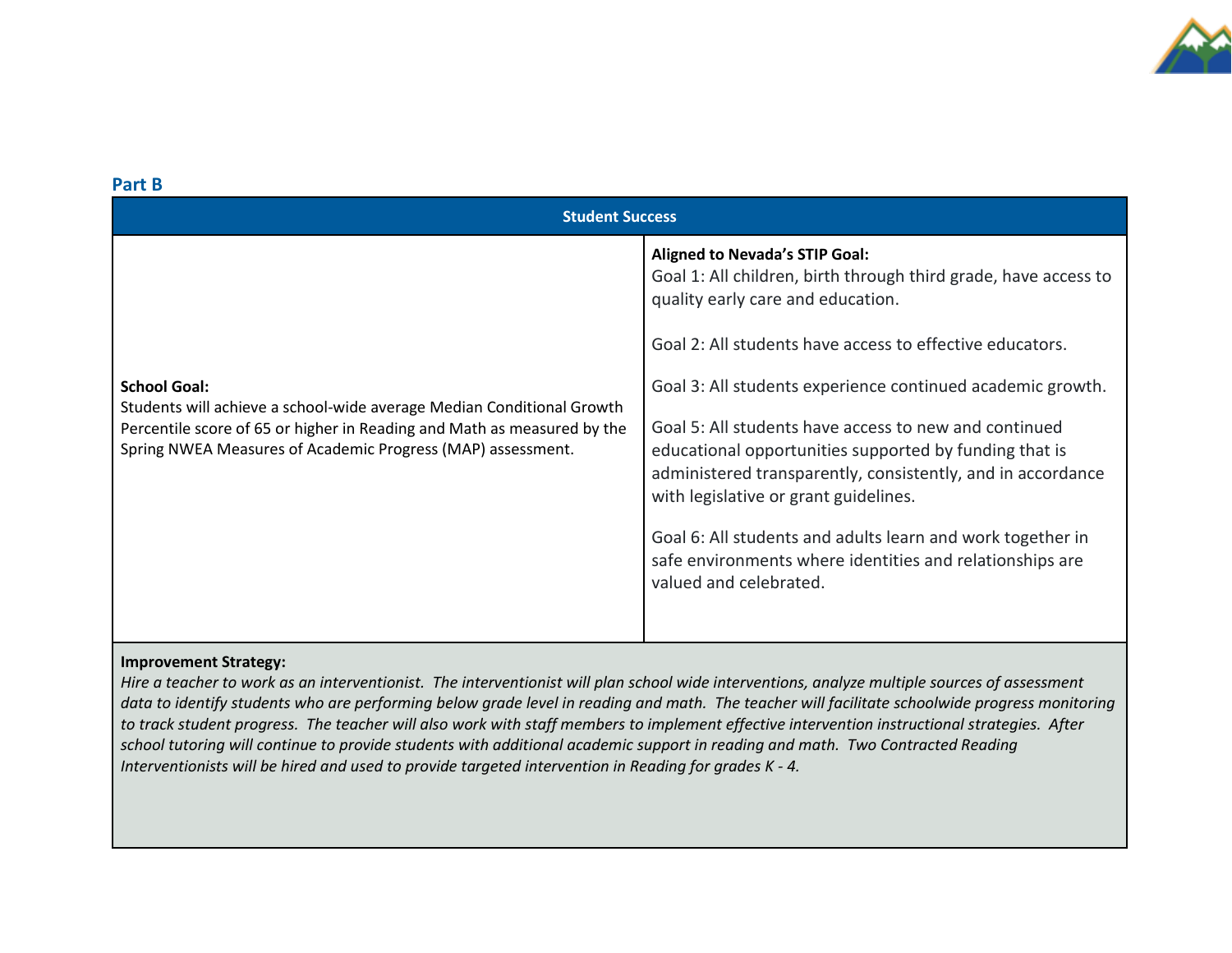

**Evidence Level** (1-Strong; 2-Moderate; 3-Promising; 4-Demonstrates a Rationale)*:* 

*ESSA recommends this intervention category (Solution Tree) as a level 3. Southside will be using a data based approach to provide targeted interventions and progress monitoring.*

*Communities in Schools is widely used to support students and families in the school with academics through targeted interventions, social/emotional, and basic needs. ESSA recommends this as a level 4.*

### **Intended Outcomes:**

All students will show larger than average growth on progress monitoring measures as well as increase in MAP scores.

#### **Action Steps:**

- *Maintain a schedule which allows: 1) A common planning time where grade level groups have time to plan collaboratively and develop common curriculum, instructional strategies and common assessments. 2) A designated reading, math and intervention block 3)Provide push in support to classroom teachers and students during the day*
- *The use of MAPS, Brigance, and appropriate progress monitoring tools such as DIBELS or Wonders*
- *Continually review and revise current essential content pacing guides in ELA and Math*
- *Provide teachers with instruction to disseminate MAP data to guide instruction*
- *Address student needs and instructional practices based on Response to Intervention*
- *All students will participate in targeted interventions daily*
- *Utilize two Contracted Reading Interventionist to assist in targeted reading interventions in grades* K 4
- *Provide after school tutoring to students who have been identified as at risk in reading and math* for grades K-4
- *Utilize System 44 for targeted intervention in grades 3 and 4*
- *Encourage families to be active participants in the academic and social activities of their students*

### **Resources Needed:**

- *Intervention Teacher*
- *DIBELS Amplify*
- *Two Contracted Reading Interventionists*
- *After school tutors and coordinator*
- *System 44*
- *Brigance*
- *Common Planning time*
- *Educational staff including instructional support teachers (ESL, Special Ed, remedial reading, RBG3 Literacy Strategist, System 44 Instructor and Instructional aides*
- *CIS liaison*
- *Full time School Counselor*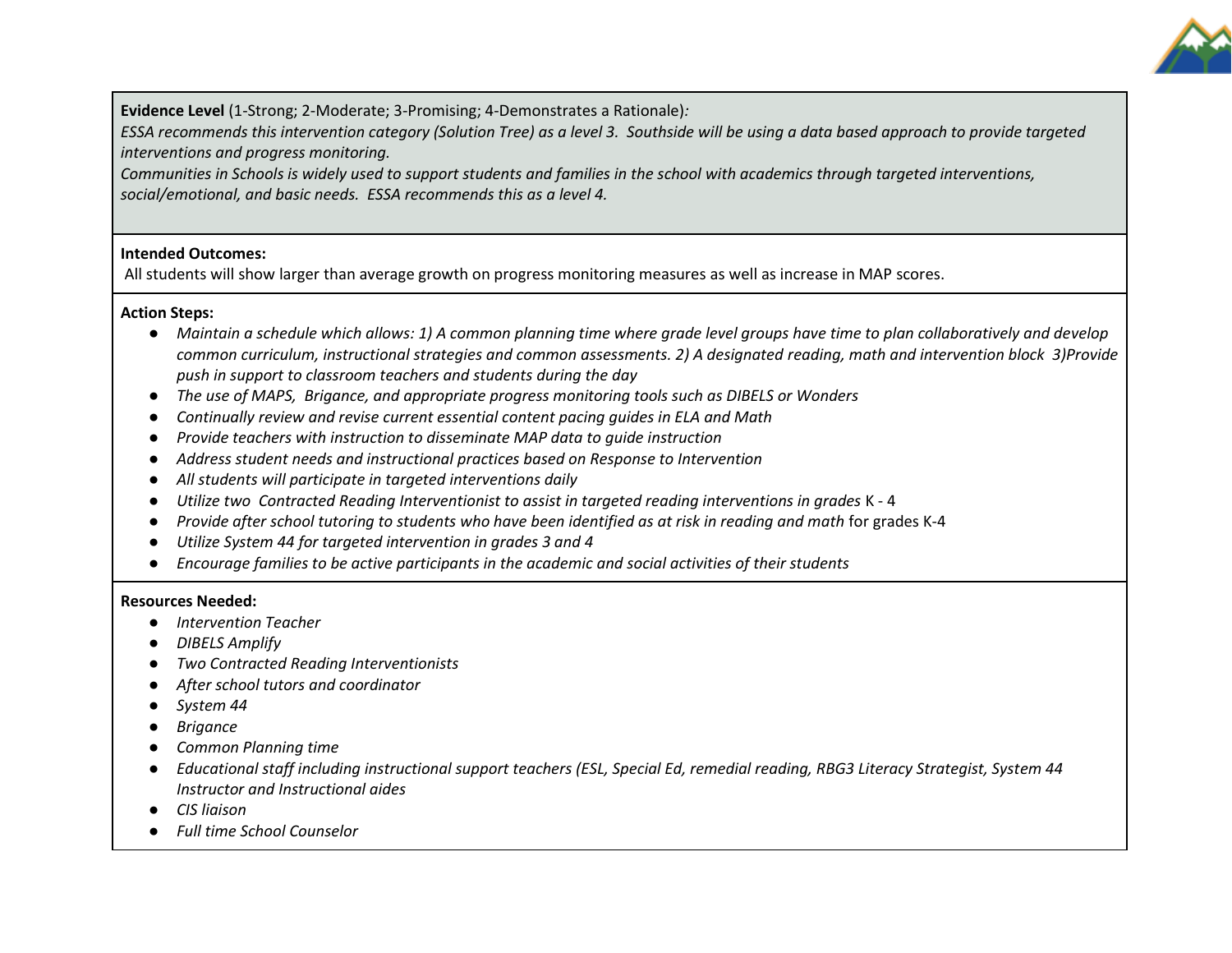

- *ESGI*
- *Learning A-Z*

#### **Challenges to Tackle:**

- *Probable interruptions to in person instruction and/or after school tutoring due to the COVID pandemic*
- *Significant number of student and staff absences due to the COVID pandemic*
- *Limited time to provide school wide professional development for teachers*
- *Navigating teaching online as well as in person simultaneously*

**Improvement Strategy:** *All students will participate in forty minutes of targeted reading intervention daily.* 

**Evidence Level** (1-Strong; 2-Moderate; 3-Promising; 4-Demonstrates a Rationale)*:*

*ESSA recommends this intervention category (Solution Tree) as a level 3. Southside will be using a data based approach to provide targeted interventions and progress monitoring.*

*Communities in Schools is widely used to support students and families in the school with academics through targeted interventions, social/emotional, and basic needs. ESSA recommends this as a level 4.*

**Intended Outcomes:** All students will show larger than average growth on progress monitoring measures as well as increase in MAP and DIBELS scores.

### **Action Steps:**

- *Maintain a schedule which allows: 1) A common planning time where grade level groups have time to plan collaboratively and develop common curriculum, instructional strategies and common assessments. 2) A designated reading, math and intervention block 3)Provide push in support to classroom teachers and students during the day*
- *Staff to identify actionable feedback and implement shifts in instruction to reflect the priorities of the NVACS*
- *The use of MAPS, Brigance, and appropriate progress monitoring tools such as DIBELS or Wonders*
- *Provide teachers with instruction to disseminate MAP data to guide instruction*
- *Address student needs and instructional practices based on Response to Intervention*
- *Curriculum learning targets must be identified from the NACS.*
- *Learning targets must be made a focus of all instruction.*
- *Learning targets and pacing guides must be continually adjusted and revisited throughout the school year.*
- *Curriculum learning targets must be accurately assessed through common assessments.*
- *Utilize two Contracted Reading Interventionist to assist in targeted reading interventions in grades* K 4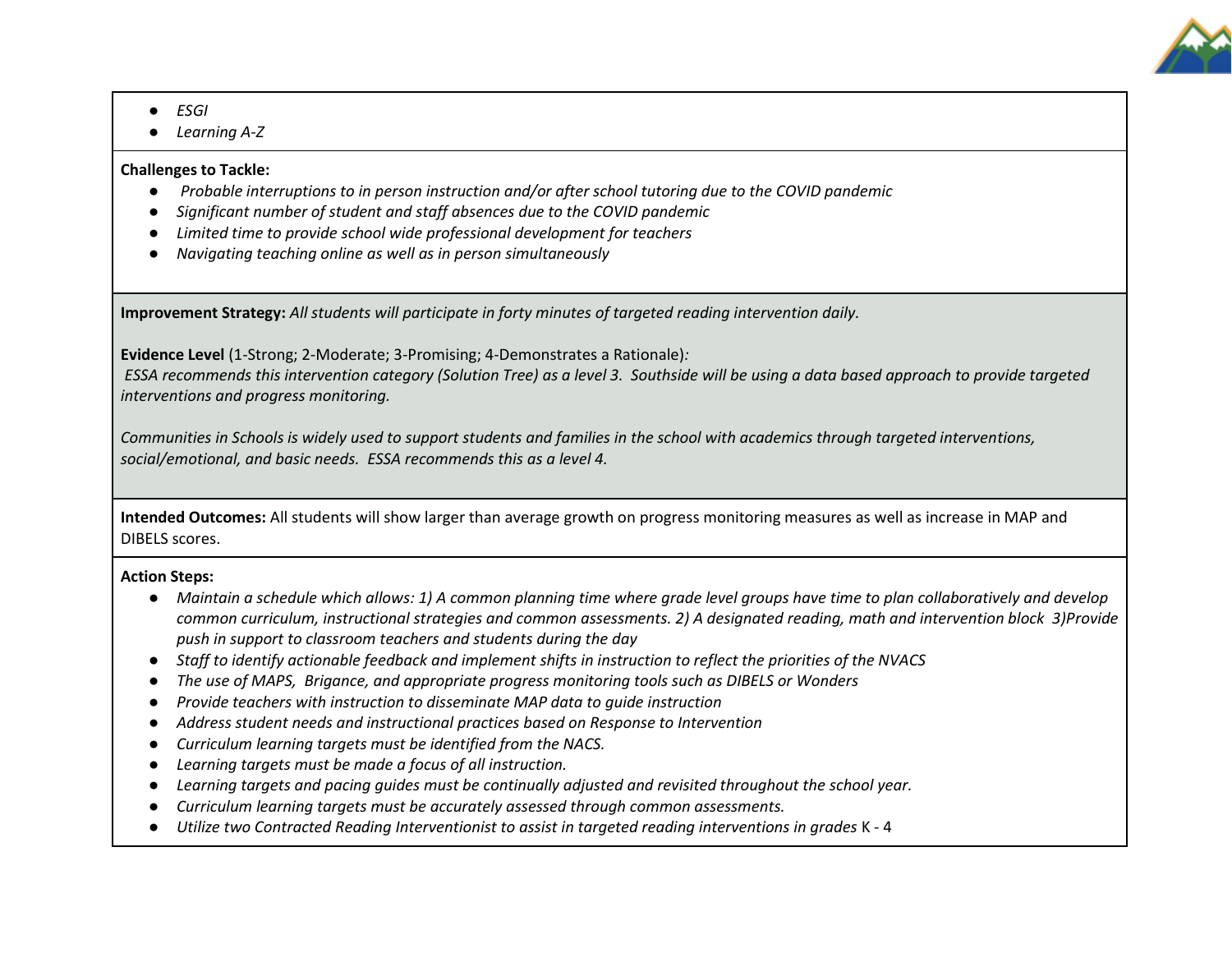

- *Utilize System 44 for targeted intervention in grades 3 and 4*
- *Continue the implementation of Academic Monitoring Plans (AMP's) and other Read By Grade Three (RBG3) requirements*

#### **Resources Needed:**

- *DIBELS Amplify*
- *Two Contracted Reading Interventionists*
- *After school tutors and coordinator*
- *System 44*
- *Brigance*
- *Common Planning time*
- *Educational staff including instructional support teachers (ESL, Special Ed, remedial reading, RBG3 Literacy Strategist, System 44 Instructor and Instructional aides*
- *CIS liaison*
- *Full time School Counselor*
- *ESGI*
- *Learning A-Z*
- *Literacy Assistant*
- *Intervention Teacher*

#### **Challenges to Tackle:**

- *Probable interruptions to in person instruction due to the COVID pandemic*
- *Significant number of student and staff absences due to the COVID pandemic*
- *Limited time to provide school wide professional development for teachers*
- *Navigating teaching online as well as in person simultaneously*

#### **Equity Supports. What, specifically, will we do to support the following student groups around this goal?**

#### English Learners:

- *All students will participate in targeted interventions daily.*
- *The use of MAPS, Brigance, and appropriate progress monitoring tools such as DIBELS or Wonders.*
- *Early identification of English Language Learners*
- *ELL push in support for students in their classroom*
- *Student academic progress will be tracked using a regular progress monitoring process supported by summative assessments. Strategies will be developed which will ensure that students are receiving maximum instructional benefits.*
- *Language support for students and families (ex. All communications with families will be in the child's native language)*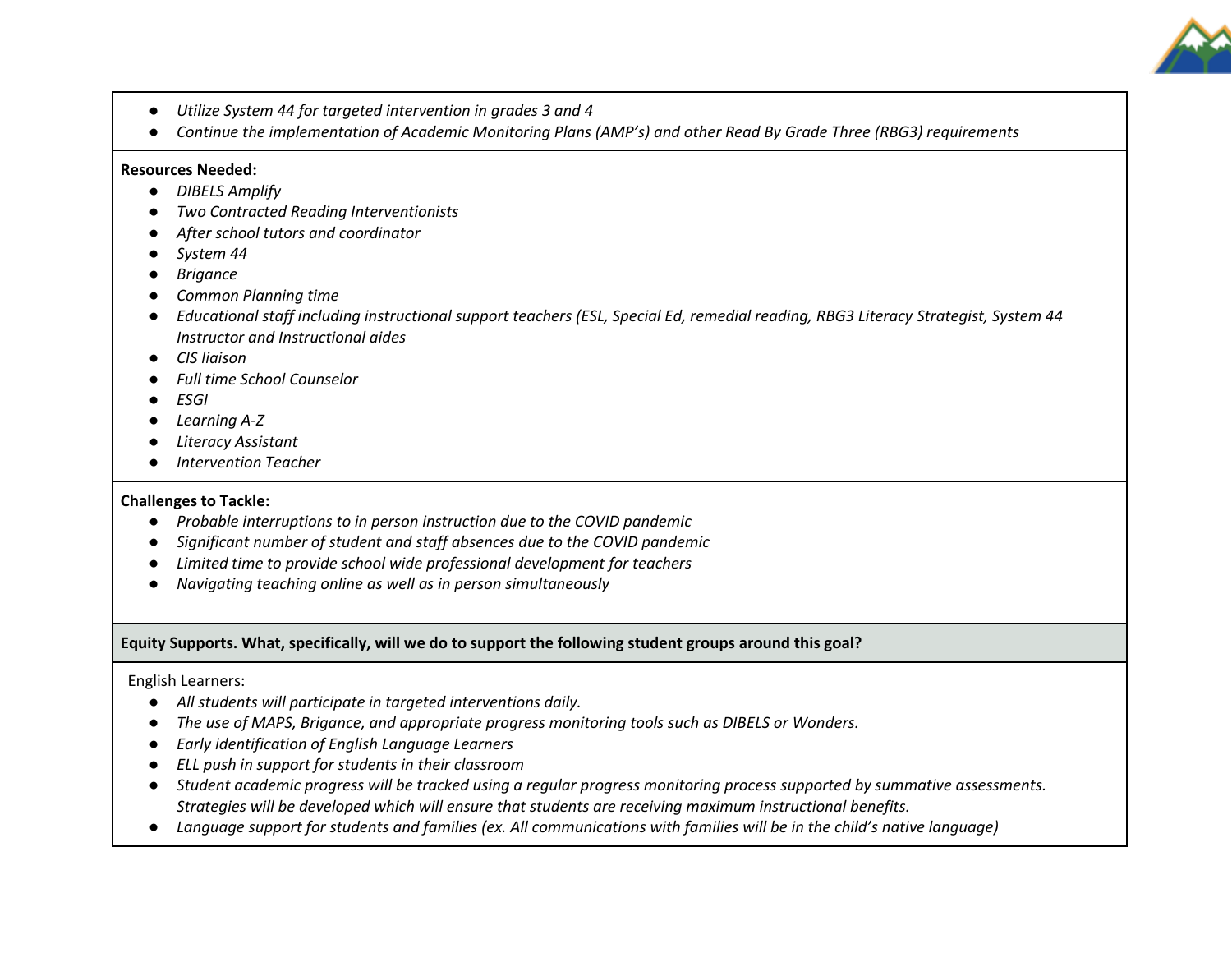Foster/Homeless:

- *All students will participate in targeted interventions daily*
- *The use of MAPS, Brigance, and appropriate progress monitoring tools such as DIBELS or Wonders*
- *Early identification of students who are at risk for falling behind in school*
- *Push in support for students in their classrooms*
- *Student and Family support through Communities in Schools*
- *Through regular monitoring, student academic progress can be tracked using a progress monitoring process supported by summative assessments, strategies will be developed which will ensure that students are receiving maximum instructional benefits.*

Free and Reduced Lunch:

- *All students will participate in targeted interventions daily*
- *The use of MAPS, Brigance, and appropriate progress monitoring tools such as DIBELS or Wonders*
- *Early identification of students who are at risk for falling behind in school*
- *Push in support for students in their classrooms*
- *Student and Family support through Communities in Schools*
- *Through regular monitoring, student academic progress can be tracked using a progress monitoring process supported by summative assessments, strategies will be developed which will ensure that students are receiving maximum instructional benefits.*

Migrant:

- *All students will participate in targeted interventions daily*
- *The use of MAPS, Brigance, and appropriate progress monitoring tools such as DIBELS or Wonders*
- *Early identification of students who are at risk for falling behind in school*
- *Push in support for students in their classrooms.*
- *Student and Family support through Communities in Schools*
- *Through regular monitoring, student academic progress can be tracked using a progress monitoring process supported by summative assessments, strategies will be developed which will ensure that students are receiving maximum instructional benefits.*

Racial/Ethnic Minorities:

- *All students will participate in targeted interventions daily*
- *The use of MAPS, Brigance, and appropriate progress monitoring tools such as DIBELS or Wonders*
- *Early identification of students are are at risk for falling behind in school*
- *Push in support for students in their classrooms.*
- *Student and Family support through Communities in Schools*
- *Through regular monitoring, student academic progress can be tracked using a progress monitoring process supported by summative*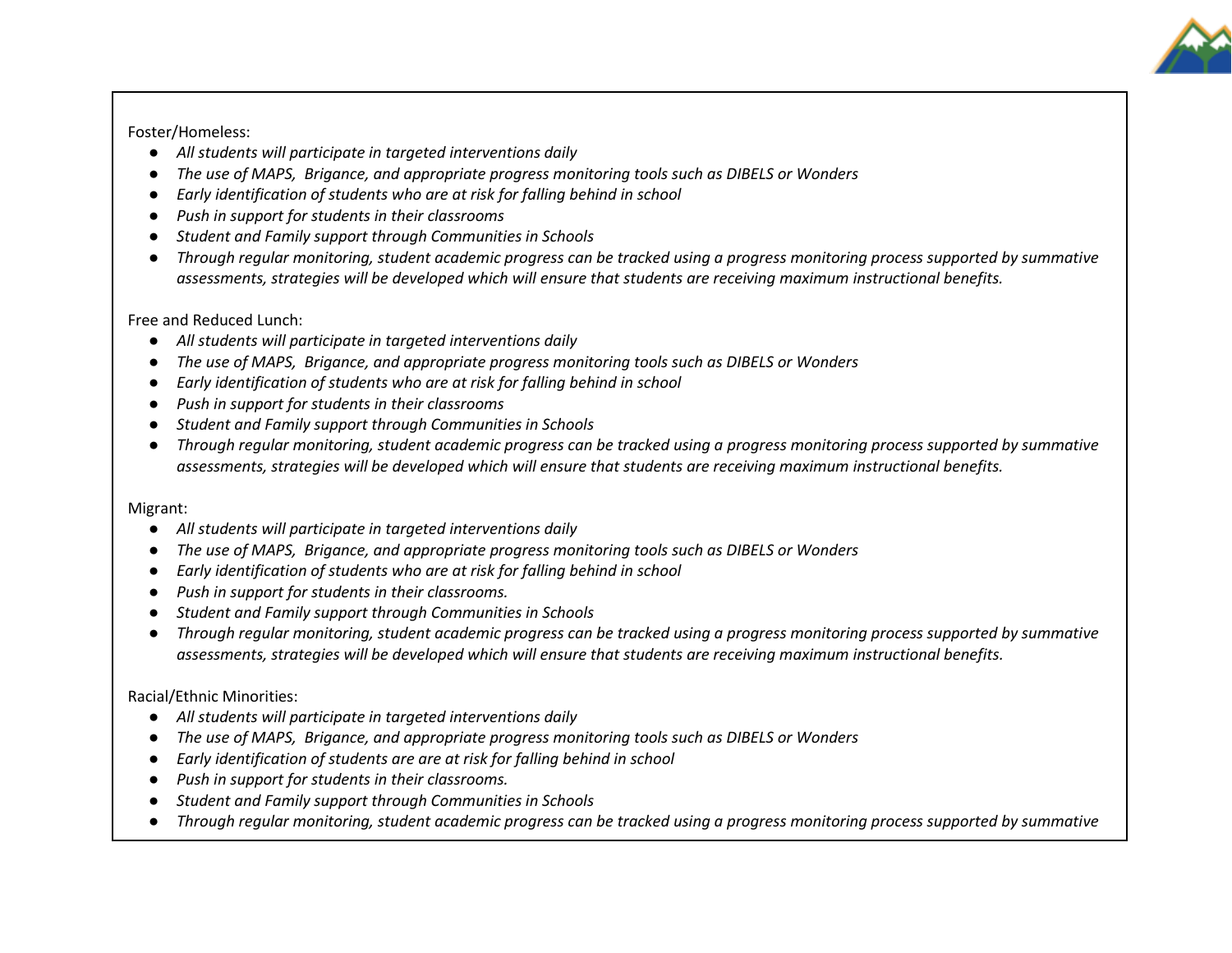

*assessments, strategies will be developed which will ensure that students are receiving maximum instructional benefits.*

Students with IEPs:

- *All students will participate in targeted interventions daily*
- *The use of MAPS, Brigance, and appropriate progress monitoring tools such as DIBELS or Wonders*
- *Early identification of students are are at risk for falling behind in school*
- *Push in support for students in their classrooms.*
- *Through regular monitoring, student academic progress can be tracked using a progress monitoring process supported by summative assessments, strategies will be developed which will ensure that students are receiving maximum instructional benefits and individualized goals.*

### **Inquiry Area 2 - Adult Learning Culture**

#### **Part A**

| <b>Adult Learning Culture</b> |                                                                                                                                                                                                                                                                                                                                                |                                                                                                                     |                                                                                                                                                                                                                                                                                                         |  |  |
|-------------------------------|------------------------------------------------------------------------------------------------------------------------------------------------------------------------------------------------------------------------------------------------------------------------------------------------------------------------------------------------|---------------------------------------------------------------------------------------------------------------------|---------------------------------------------------------------------------------------------------------------------------------------------------------------------------------------------------------------------------------------------------------------------------------------------------------|--|--|
|                               | <b>Instructional Practice</b>                                                                                                                                                                                                                                                                                                                  | <b>Instructional Leadership</b>                                                                                     | <b>Systems and Structures that Support</b><br><b>Continuous Improvement</b>                                                                                                                                                                                                                             |  |  |
| Data<br><b>Reviewed</b>       | NEPF (Nevada Educator Performance,<br>Framework), Grade level PLC notes,<br>Grade Level Pacing Guides, Examples of<br>reading and math lessons, Examples of<br>created common assessments, MAP<br>scores, Bi-weekly DIBELS progress<br>monitoring and benchmarking,<br>Professional Development provided by<br><b>RBG3 Literacy Strategist</b> | NEPF (Nevada Educator Performance<br>Framework), Participation in District<br>Professional Development (NEPF, RBG3) | Common Prep/Planning times for all<br>grade levels, Designated forty minute<br>blocks of targeted intervention,<br>Intervention Push - In support<br>After school tutoring, Literacy support<br>Two Contract reading interventionists,<br>System 44, RBG3 Literacy Strategist,<br><b>Mentor Teacher</b> |  |  |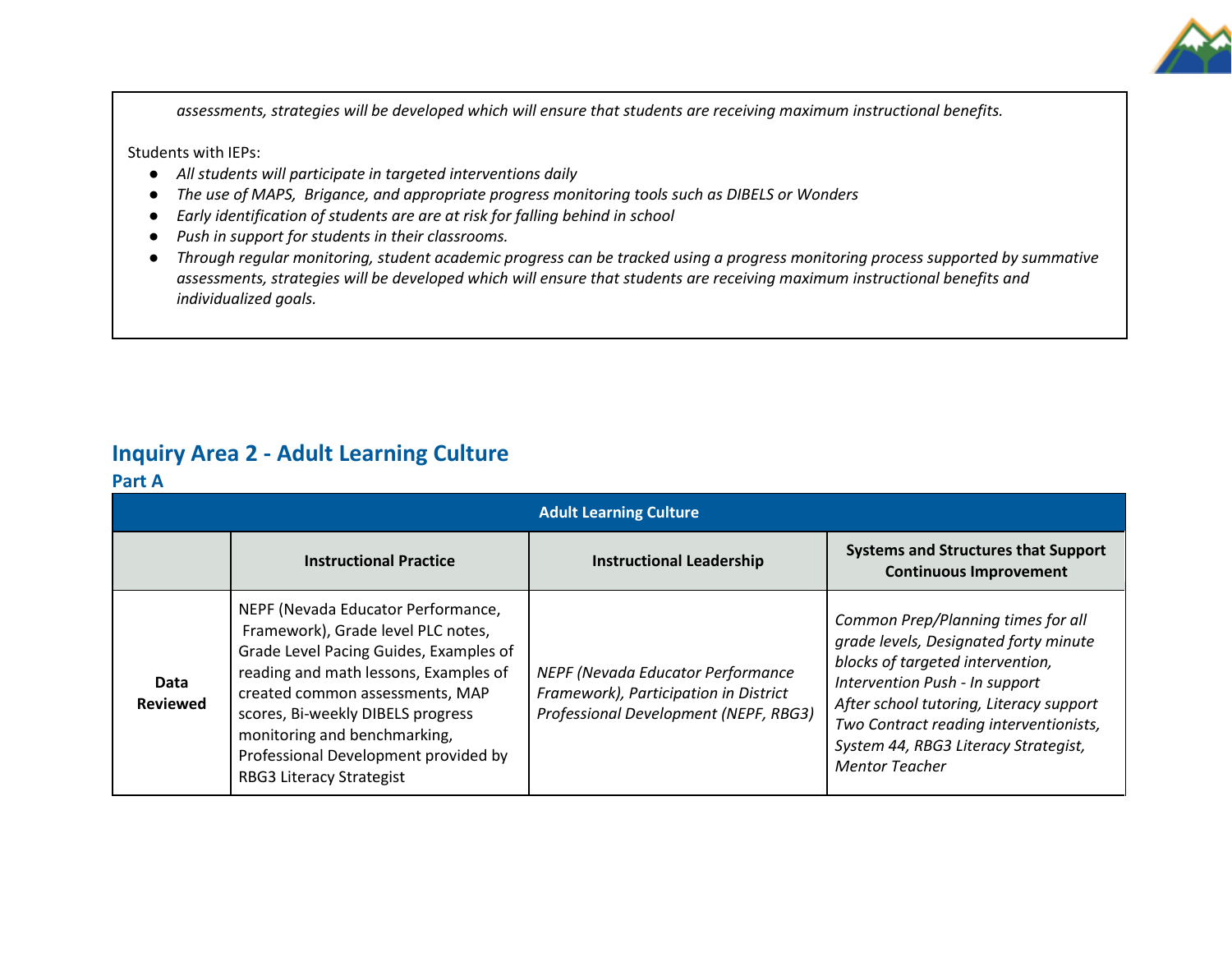

| Problem<br>Statement           | Assessment and survey data identify that students are significantly below typical data trends at Southside. There is a<br>significant need for targeted intervention, RTI, and staff professional development specifically in targeted intervention<br>instructional strategies.                                                                                                                                                                                                                                                                                                                                           |
|--------------------------------|----------------------------------------------------------------------------------------------------------------------------------------------------------------------------------------------------------------------------------------------------------------------------------------------------------------------------------------------------------------------------------------------------------------------------------------------------------------------------------------------------------------------------------------------------------------------------------------------------------------------------|
| <b>Critical Root</b><br>Causes | Students have experienced 1 % years of the COVID pandemic and are missing essential foundational skills which have put<br>them significantly behind grade level. All staff need professional development specifically geared towards providing targeted<br>intervention to students in reading and math. In addition to professional development in reading and math, all staff need<br>professional development in how to best utilize assessment data to support students' academic growth. Students were<br>unable to participate in after school tutoring or intervention the previous year due to the COVID pandemic. |

### **Part B**

| <b>Adult Learning Culture</b>                                                                                                                                                                                                                                                                                                        |                                                                                                                                                                                                                                                                                                                                                                                                                                             |  |  |  |
|--------------------------------------------------------------------------------------------------------------------------------------------------------------------------------------------------------------------------------------------------------------------------------------------------------------------------------------|---------------------------------------------------------------------------------------------------------------------------------------------------------------------------------------------------------------------------------------------------------------------------------------------------------------------------------------------------------------------------------------------------------------------------------------------|--|--|--|
| School Goal: A school wide intervention program will be established<br>(following an RTI model). Through support and professional development<br>provided by the interventionist and the RBG3 Literacy Strategist, the<br>number of students on AMP plans will decrease by 25% at the completion<br>of the mid-year MAPS assessment. | <b>STIP Connection:</b><br>Goal 1: All children, birth through third grade, have access<br>to quality early care and education.<br>Goal 2: All students have access to effective educators.<br>Goal 3: All students experience continued academic growth.<br>Goal 5: All students have access to new and continued<br>educational opportunities supported by funding that is<br>administered transparently, consistently, and in accordance |  |  |  |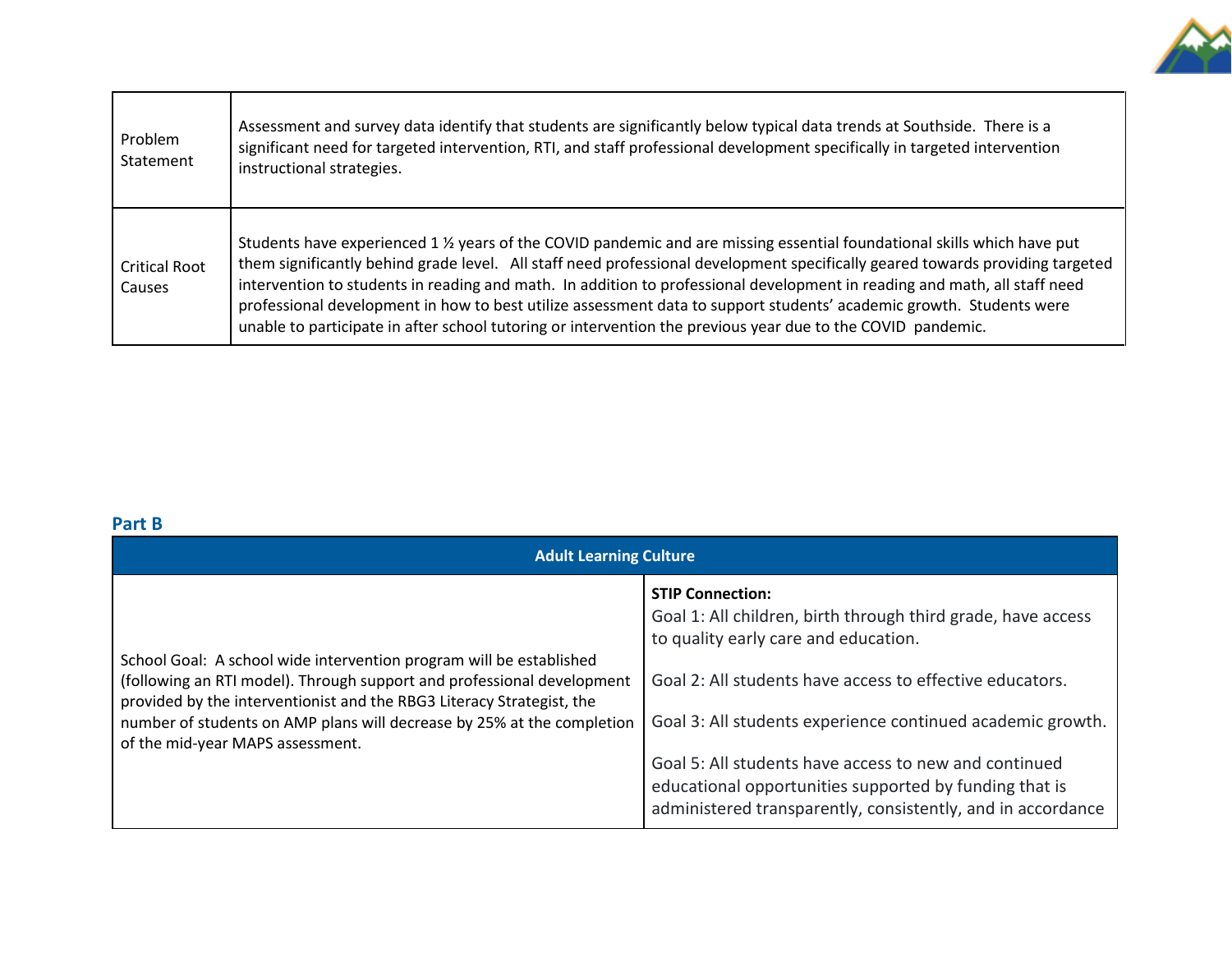

| with legislative or grant guidelines.                                                                                                            |
|--------------------------------------------------------------------------------------------------------------------------------------------------|
| Goal 6: All students and adults learn and work together in<br>safe environments where identities and relationships are<br>valued and celebrated. |

**Improvement Strategy:** *Hire a teacher to work as an interventionist. The interventionist will plan school wide interventions, analyze multiple sources of assessment data to identify students who are performing below grade level in reading and math.* 

**Evidence Level** (1-Strong; 2-Moderate; 3-Promising; 4-Demonstrates a Rationale)*:* 

*ESSA recommends this intervention category (Solution Tree) as a level 3. Southside will be using a data based approach to provide targeted interventions and progress monitoring.*

*Communities in Schools is widely used to support students and families in the school with academics through targeted interventions, social/emotional, and basic needs. ESSA recommends this as a level 4.*

**Intended Outcomes:** *An effective intervention program will be established. At risk students in ELA and Math will be quickly identified. Appropriate targeted interventions will be established for all students in grades K - 4. All student growth will be regularly monitored. Teachers will use effective intervention strategies to provide instruction to all students.*

### **Action Steps:**

- *Maintain a schedule which allows: 1) A common planning time where grade level groups have time to plan collaboratively and develop common curriculum, instructional strategies and common assessments. 2) A designated reading, math and intervention block 3)Provide push in support to all classroom teachers and students during the day*
- *The use of MAPS, Brigance, and appropriate progress monitoring tools such as DIBELS or Wonders*
- *Provide teachers with instruction to disseminate MAP data to guide instruction*
- *Address student needs and instructional practices based on Response to Intervention*
- *Continue the implementation of Academic Monitoring Plans (AMP's) and other Read By Grade Three (RBG3) requirements*
- *The RBG3 Literacy Strategist will provide professional development for teachers (in Literacy and in the area of maintaining AMPs)*
- Develop, monitor, and track AMP plans as required by RBG3
- *Maintain communication with parents of students who are placed on AMP plans*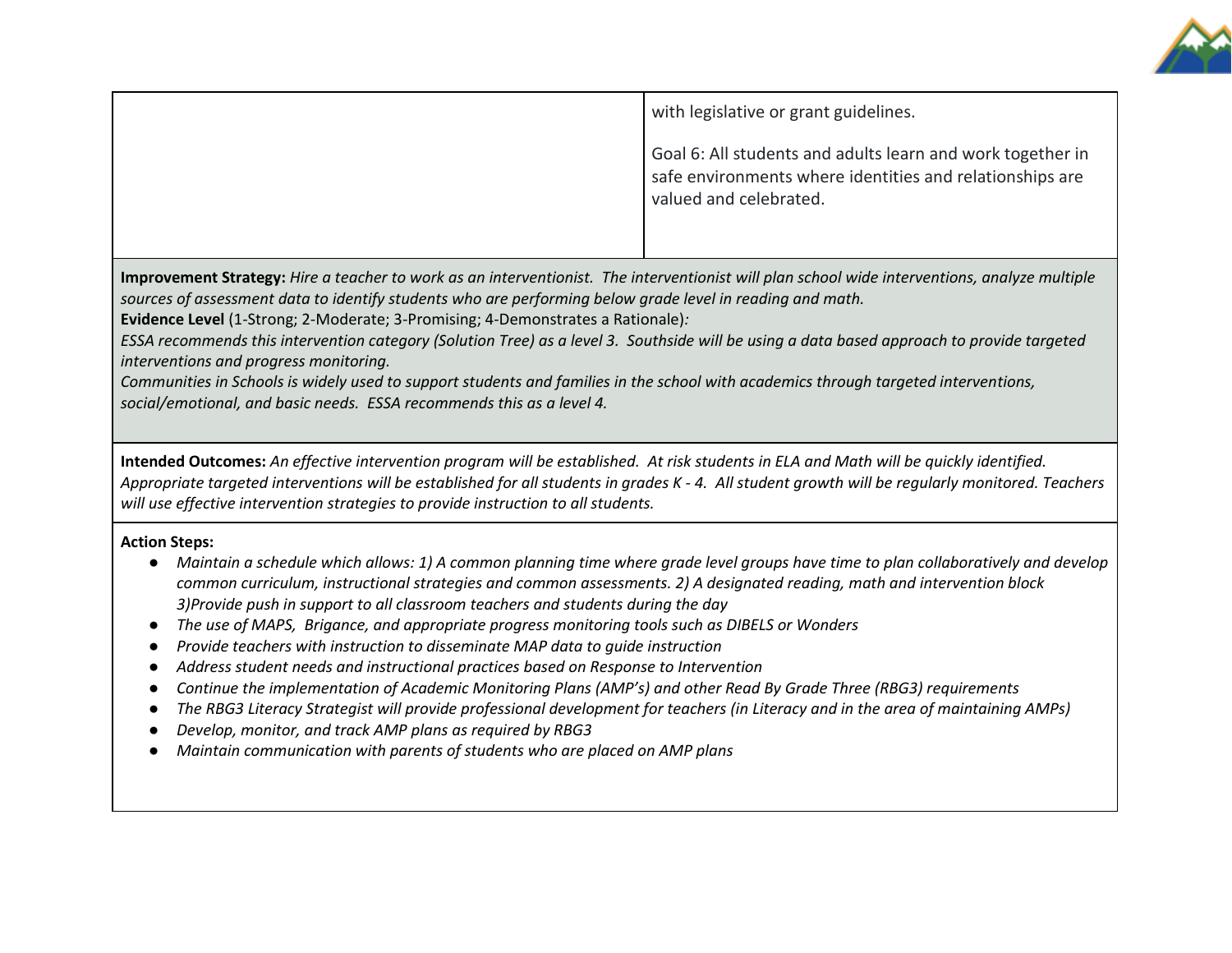

Resources Needed:

- *DIBELS Amplify*
- *Two Contracted Reading Interventionist*
- *After school tutors and coordinator*
- *System 44*
- *Brigance*
- *Common Planning time*
- *Educational staff including instructional support teachers (ESL, Special Ed, remedial reading, RBG3 Literacy Strategist, System 44 Instructor and Instructional aides*
- *CIS liaison*
- *Full time School Counselor*
- *ESGI*
- *Learning A-Z*
- *Literacy Assistant*
- *Intervention Teacher*

Challenges to Tackle:

- *Probable interruptions to in person instruction and/or after school tutoring due to the COVID pandemic*
- *Significant number of student absences due to the COVID pandemic*
- *Limited time to provide school wide in person professional development for teachers*
- *Adhering to State Mandates with appropriate spacing of students*
- *Limited time to provide school wide professional development for teachers*
- *Navigating teaching online as well as in person simultaneously*

**Improvement Strategy:** *The teacher hired to work as the interventionist will facilitate schoolwide progress monitoring to track student progress. The teacher will also work with staff members, including the school counselor, support staff, Read By Grade Three Literacy Strategist, and Communities in Schools to implement effective intervention instructional strategies. The teacher will organize scheduling to ensure all classroom teachers have a push in person during their intervention time. The teacher will ensure that intervention is strategically focused on the data, and specific to the needs of the students. The teacher will be able to help classroom teachers in designing plans to effectively engage students and facilitate learning in order to make significant growth throughout the year.*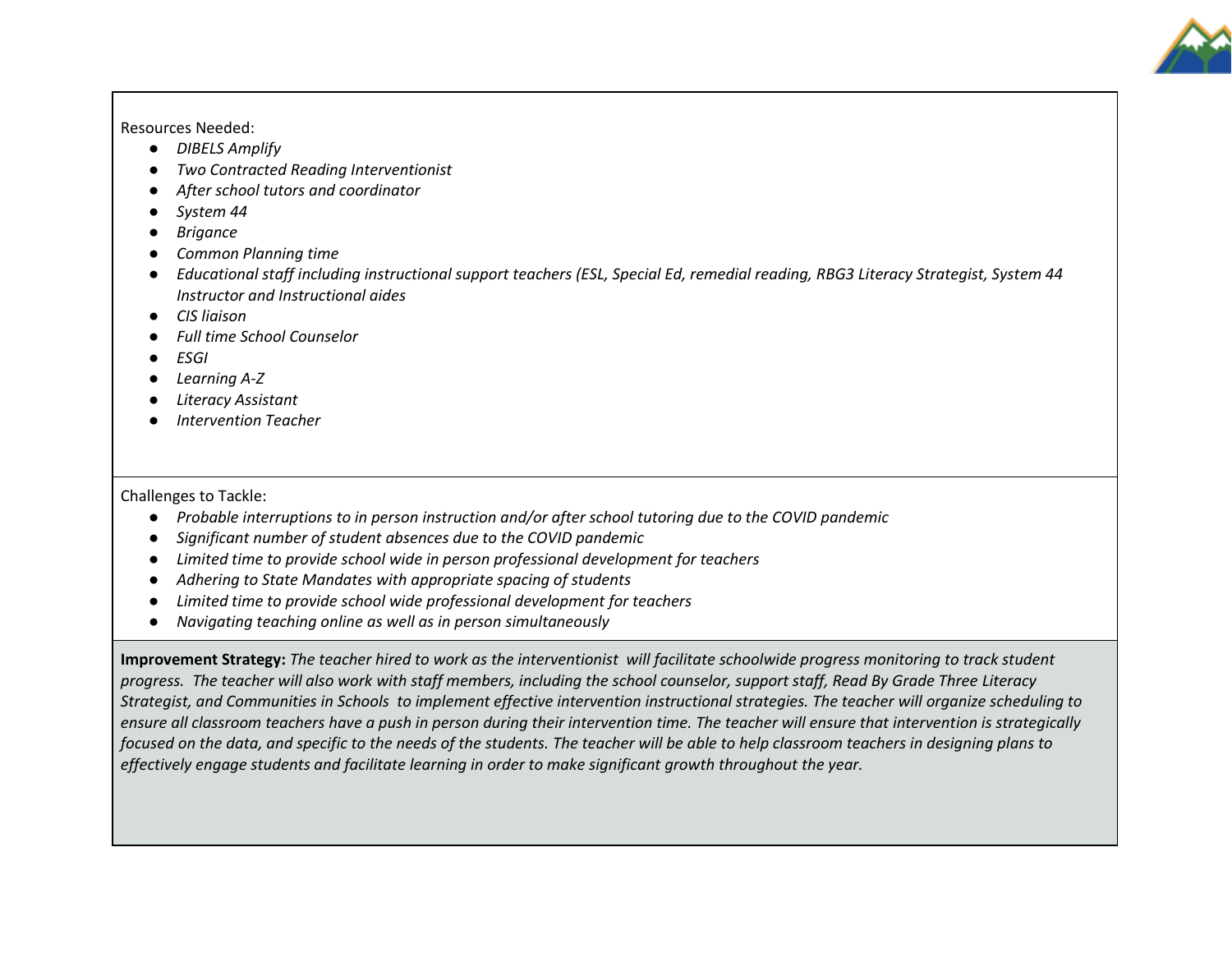

**Evidence Level** (1-Strong; 2-Moderate; 3-Promising; 4-Demonstrates a Rationale)*:* 

*ESSA recommends this intervention category (Solution Tree) as a level 3. Southside will be using a data based approach to provide targeted interventions and progress monitoring.*

*Communities in Schools is widely used to support students and families in the school with academics through targeted interventions, social/emotional, and basic needs. ESSA recommends this as a level 4.*

**Intended Outcomes:** *An effective intervention program will be established. At risk students in ELA and Math will be quickly identified. Appropriate targeted interventions will be established for all students in grades K - 4. All student growth will be regularly monitored. Teachers will use effective intervention strategies to provide instruction to all students.*

Action Steps:

- *All students will participate in targeted interventions daily*
- *The use of MAPS, Brigance, and appropriate progress monitoring tools such as DIBELS or Wonders*
- *Provide teachers with instruction to disseminate MAP data to guide instruction*
- *Address student needs and instructional practices based on Response to Intervention*
- *Provide professional development and training to teachers in how to develop and maintain AMP plans as required by RBG3*

Resources Needed:

- *DIBELS Amplify*
- *Two Contracted Reading Interventionists*
- *After school tutors and coordinator*
- *System 44*
- *Brigance*
- *Common Planning time*
- *Educational staff including instructional support teachers (ESL, Special Ed, remedial reading, RBG3 Literacy Strategist, System 44 Instructor and Instructional aides*
- *CIS liaison*
- *ESGI*
- *Learning A-Z*
- *Literacy Assistant*
- *Intervention Teacher*

Challenges to Tackle:

- *Probable interruptions to in person instruction and/or after school tutoring due to the COVID pandemic*
- *Significant number of student and staff absences due to the COVID pandemic*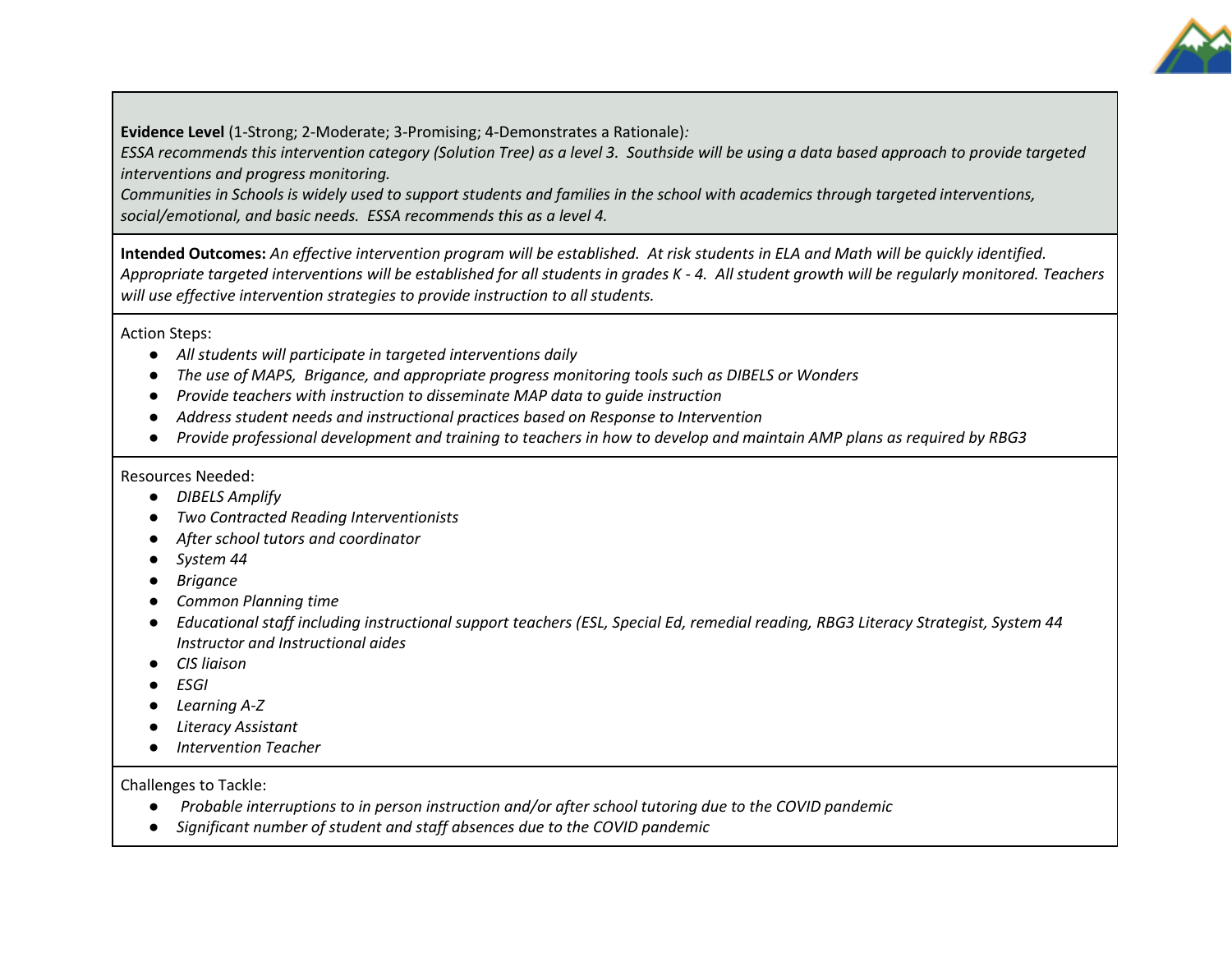

- *Limited time to provide in person school wide professional development for teachers*
- *Navigating teaching online as well as in person simultaneously*

**Equity Supports. What, specifically, will we do to support the following student groups around this goal?**

English Learners:

- *The use of MAPS, Brigance, and appropriate progress monitoring tools such as DIBELS or Wonders*
- *Early identification of English Language Learners*
- *ELL push in support for students in their classroom*
- *Progress monitoring of students' academic progress*
- *Language support for students in the classroom*
- *Regular communication of school information including communication in the family's home language*
- *All students will participate in targeted interventions daily*

Foster/Homeless:

- *All students will participate in targeted interventions daily*
- *The use of MAPS, Brigance, and appropriate progress monitoring tools such as DIBELS or Wonders*
- *Early identification of students who are at risk for falling behind in school*
- *Push in support for students in their classrooms*
- *Student and Family support through Communities in Schools*

Free and Reduced Lunch:

- *All students will participate in targeted interventions daily*
- *The use of MAPS, Brigance, and appropriate progress monitoring tools such as DIBELS or Wonders*
- *Early identification of students who are at risk for falling behind in school*
- *Push in support for students in their classrooms*
- *Student and Family support through Communities in Schools*

Migrant:

- *All students will participate in targeted interventions daily*
- *The use of MAPS, Brigance, and appropriate progress monitoring tools such as DIBELS or Wonders*
- *Early identification of students who are at risk for falling behind in school*
- *Push in support for students in their classrooms*
- *Student and Family support through Communities in Schools*

Racial/Ethnic Minorities: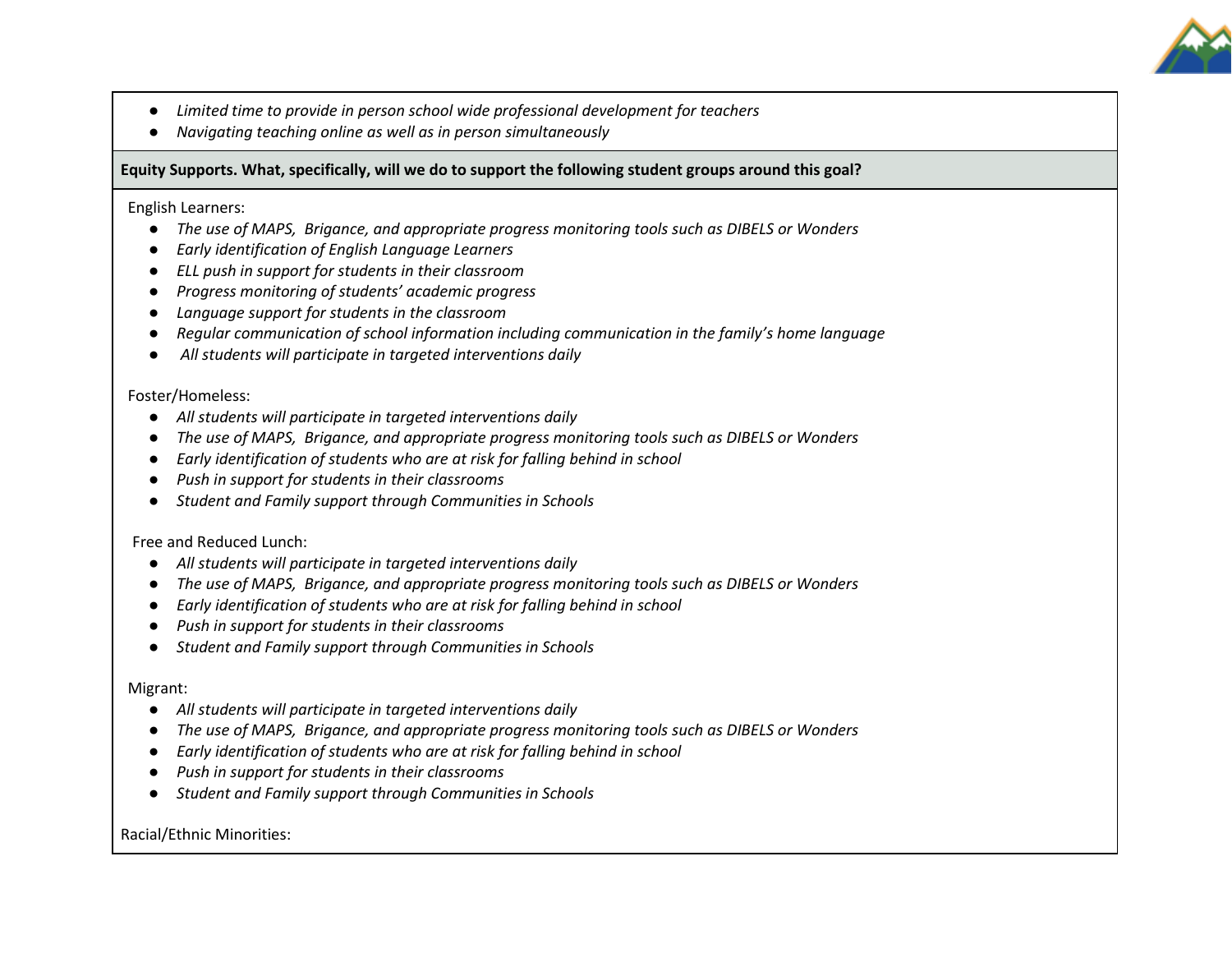

- *All students will participate in targeted interventions daily*
- *The use of MAPS, Brigance, and appropriate progress monitoring tools such as DIBELS or Wonders*
- *Early identification of students are are at risk for falling behind in school*
- *Push in support for students in their classrooms.*
- *Student and Family support through Communities in Schools*

Students with IEPs:

- *All students will participate in targeted interventions daily*
- *The use of MAPS, Brigance, and appropriate progress monitoring tools such as DIBELS or Wonders*
- *Early identification of students are are at risk for falling behind in school*
- *Push in support for students in their classrooms.*
- *Through regular monitoring, student academic progress can be tracked using a progress monitoring process supported by summative assessments, strategies will be developed which will ensure that students are receiving maximum instructional benefits and individualized goals.*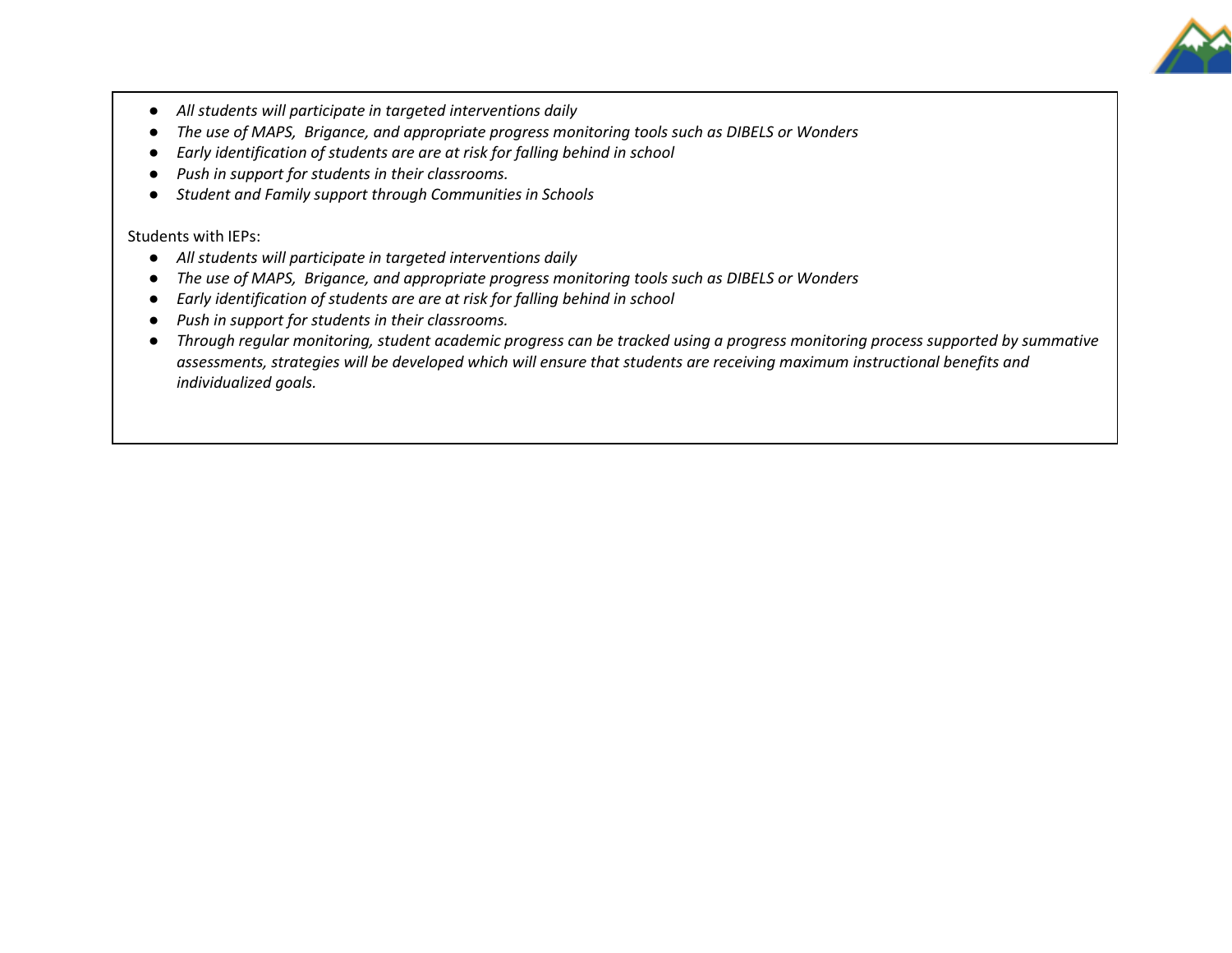

## **Inquiry Area 3 - Connectedness**

**Part A**

| <b>Connectedness</b>                  |                                                                                                                                                                                                                                                                                                                                                                                                                                                                                                                                                                                                     |                                                                                                                         |                                                                                                                         |  |
|---------------------------------------|-----------------------------------------------------------------------------------------------------------------------------------------------------------------------------------------------------------------------------------------------------------------------------------------------------------------------------------------------------------------------------------------------------------------------------------------------------------------------------------------------------------------------------------------------------------------------------------------------------|-------------------------------------------------------------------------------------------------------------------------|-------------------------------------------------------------------------------------------------------------------------|--|
|                                       | <b>Student</b>                                                                                                                                                                                                                                                                                                                                                                                                                                                                                                                                                                                      | <b>Staff</b>                                                                                                            | <b>Family &amp; Community Engagement</b>                                                                                |  |
| Data<br><b>Reviewed</b>               | Southside School Improvement Survey,<br><b>Tiered Fidelity Inventory (PBIS</b><br>schoolwide implementation assessment)                                                                                                                                                                                                                                                                                                                                                                                                                                                                             | Southside School Improvement Survey,<br><b>Tiered Fidelity Inventory (PBIS</b><br>schoolwide implementation assessment) | Southside School Improvement Survey,<br><b>Tiered Fidelity Inventory (PBIS</b><br>schoolwide implementation assessment) |  |
| <b>Problem</b><br><b>Statement</b>    | 19% of shareholders who took the Southside School Improvement Survey expressed concerns about meeting the social and<br>emotional needs of students.                                                                                                                                                                                                                                                                                                                                                                                                                                                |                                                                                                                         |                                                                                                                         |  |
| <b>Critical Root</b><br><b>Causes</b> | Students have experienced 1 % years of the COVID pandemic and are missing essential foundational skills which have put<br>them significantly behind grade level. Southside is in year four of PBIS implementation, however due to the COVID pandemic<br>year 3 focussed on self-care. During the 2020-2021 academic year students participated in distance learning, hybrid learning,<br>and regular in person instruction. Additional staff training is needed to continue implementation of Tier 3 PBIS and to identify<br>those students who are in need of Tier 3 social and emotional support. |                                                                                                                         |                                                                                                                         |  |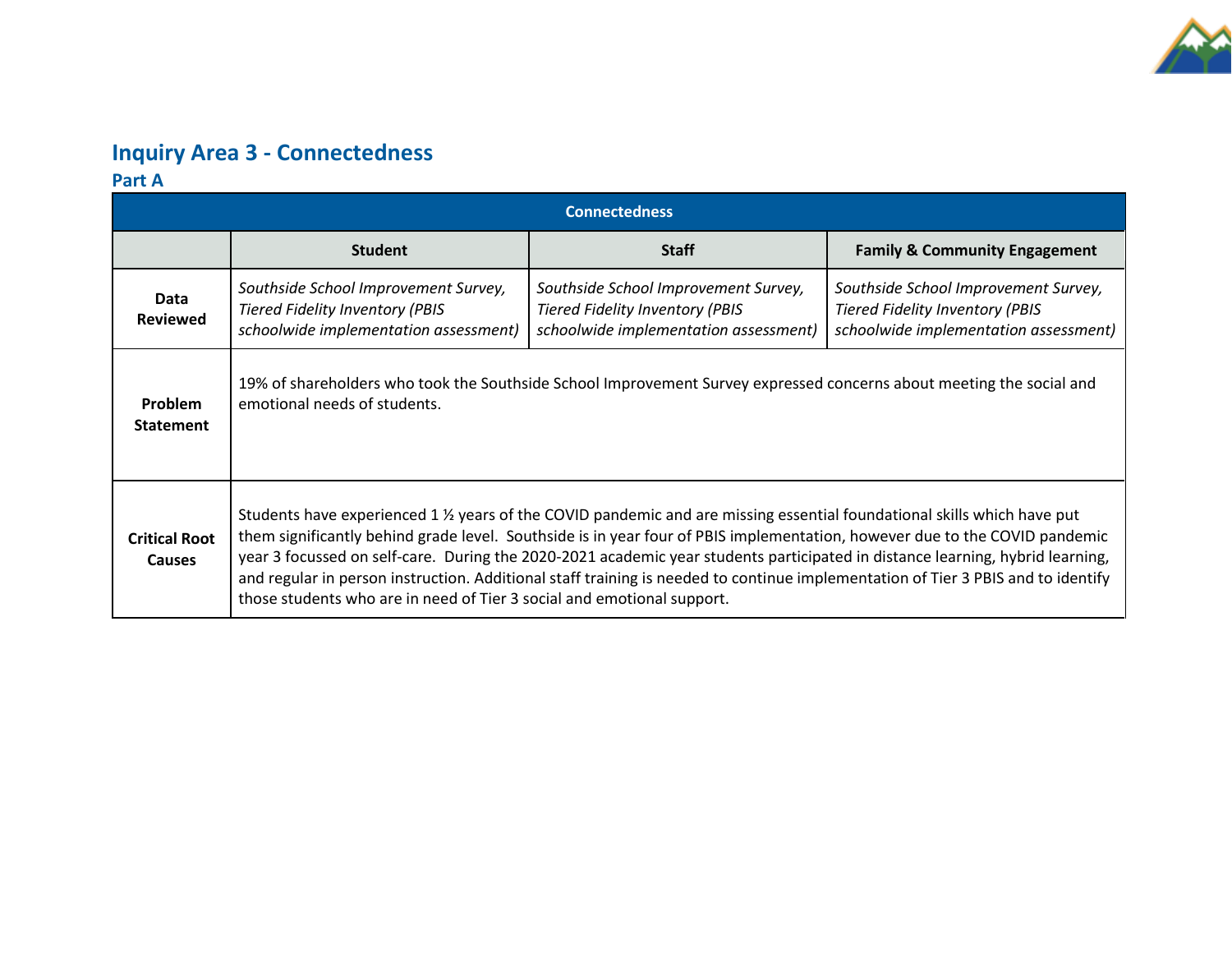

| Part B                                                                                                                                                                                                                                                         |                                                                                                                                                                                                                                                                                                                                                                                                                                                                                                                                                                                                                                            |  |  |  |
|----------------------------------------------------------------------------------------------------------------------------------------------------------------------------------------------------------------------------------------------------------------|--------------------------------------------------------------------------------------------------------------------------------------------------------------------------------------------------------------------------------------------------------------------------------------------------------------------------------------------------------------------------------------------------------------------------------------------------------------------------------------------------------------------------------------------------------------------------------------------------------------------------------------------|--|--|--|
| <b>Connectedness</b>                                                                                                                                                                                                                                           |                                                                                                                                                                                                                                                                                                                                                                                                                                                                                                                                                                                                                                            |  |  |  |
| School Goal: In Spring 2021 Southside received a score of 73 on the<br>School Wide Evaluation Tool (SET), measuring PBIS fidelity of<br>implementation. In Spring 2022 Southside will receive a score of 80 based<br>on the School wide Evaluation Tool (SET). | <b>STIP Connection:</b><br>Goal 1: All children, birth through third grade, have<br>access to quality early care and education.<br>Goal 2: All students have access to effective educators.<br>Goal 3: All students experience continued academic<br>growth<br>Goal 5: All students have access to new and continued<br>educational opportunities supported by funding that is<br>administered transparently, consistently, and in<br>accordance with legislative or grant quidelines.<br>Goal 6: All students and adults learn and work<br>together in safe environments where identities and<br>relationships are valued and celebrated. |  |  |  |
|                                                                                                                                                                                                                                                                |                                                                                                                                                                                                                                                                                                                                                                                                                                                                                                                                                                                                                                            |  |  |  |

### **Improvement Strategy:**

*A schoolwide acknowledgement system will be implemented with fidelity, school-wide behavioral expectations will be reviewed regularly, and staff will receive support to fully implement PBIS procedures and expectations.* 

**Evidence Level** (1-Strong; 2-Moderate; 3-Promising; 4-Demonstrates a Rationale)*:* 

*ESSA recommends this intervention category (Solution Tree) as a level 3. Southside will be using a data based approach to provide targeted interventions and progress monitoring.*

*Communities in Schools is widely used to support students and families in the school with academics through targeted interventions, social/emotional, and basic needs. ESSA recommends this as a level 4.*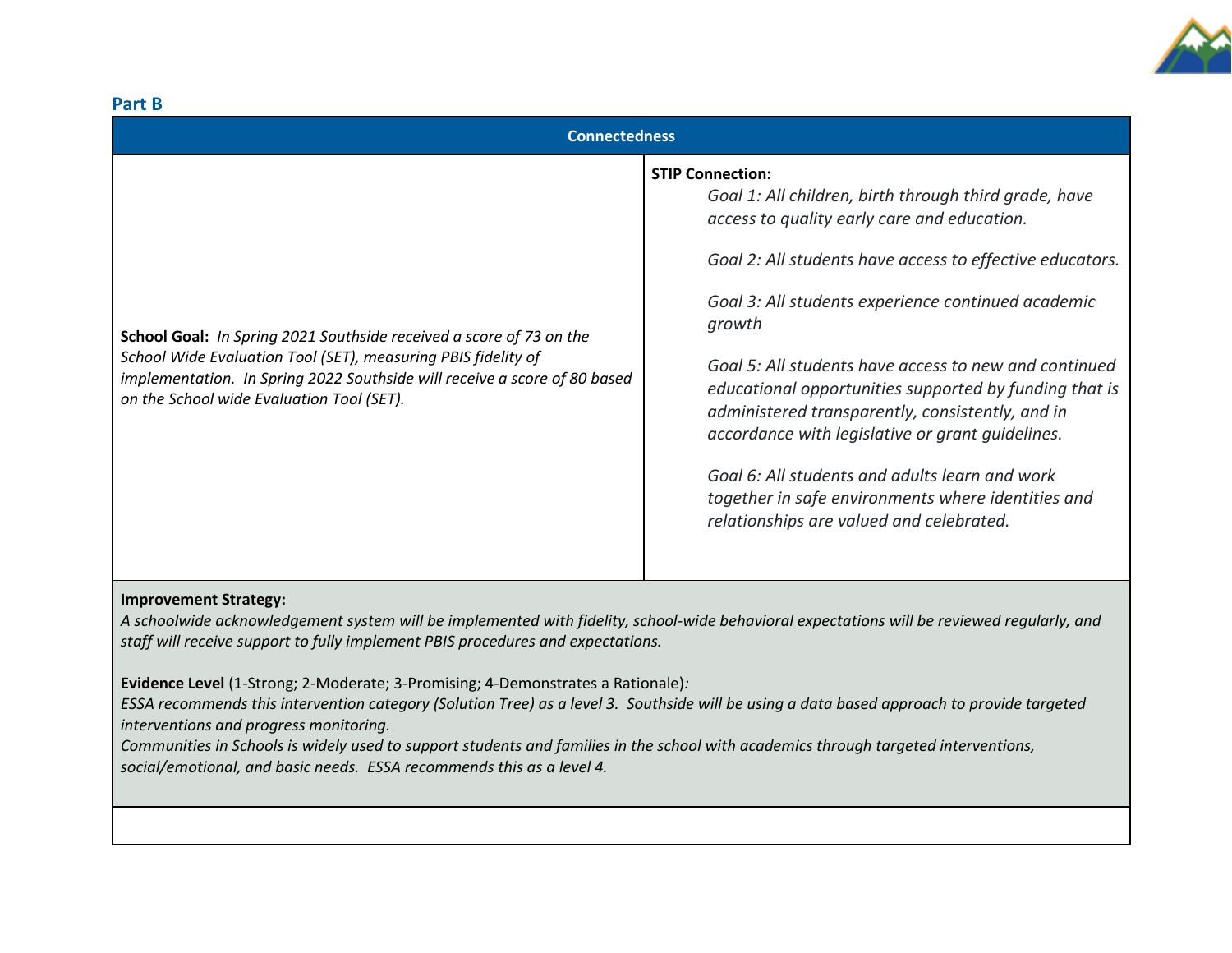

**Intended Outcomes:** *Southside will receive a score of 80 on the Tiered Fidelity Inventory. A clear system for identifying students who are in need of Tier 3 interventions (academic and social/emotional) will be established along with specific interventions.*

#### **Action Steps:**

- *School will provide all staff with professional learning opportunities related to positive behavior support.*
- *A schoolwide acknowledgement system will be implemented.*
- Students and staff will be instructed on how to utilize "wolf tickets" in recognition of following school *-wide expectations*.
- *School wide expectations will be reviewed on a weekly basis*
- *A social/emotional support system is in place to provide early interventions for students at risk*
- *Results Learning Center will provide professional online development in trauma informed practices and multi-tiered systems of support for all staff.*

#### **Resources Needed:**

- *PBIS Intervention Strategist*
- *PBIS trainer*
- *SWIS program (to track and monitor student behavior and referrals)*
- *CIS Liason*
- *Time devoted for PBIS implementation and PBIS Committee meetings to address interventions, procedures, and planning*
- *Professional Development and training for Staff*
- *Acknowledgement System for students and staff*

#### **Challenges to Tackle:**

- *Probable interruptions to in person instruction and/or after school tutoring due to the COVID pandemic*
- *Significant number of student and staff absences due to the COVID pandemic*
- *Limited time to provide in person school wide professional development for teachers*
- *Staff buy in*
- *Lack of substitute teachers*

**Improvement Strategy:** *At risk students will be identified to receive social emotional and behavioral support. Staff will be trained and implement trauma informed practices to facilitate the SEL development for all students and provide early interventions for students needing assistance.*

**Evidence Level** (1-Strong; 2-Moderate; 3-Promising; 4-Demonstrates a Rationale)*:* 

*ESSA recommends this intervention category (Solution Tree) as a level 3. Southside will be using a data based approach to provide targeted interventions and progress monitoring.*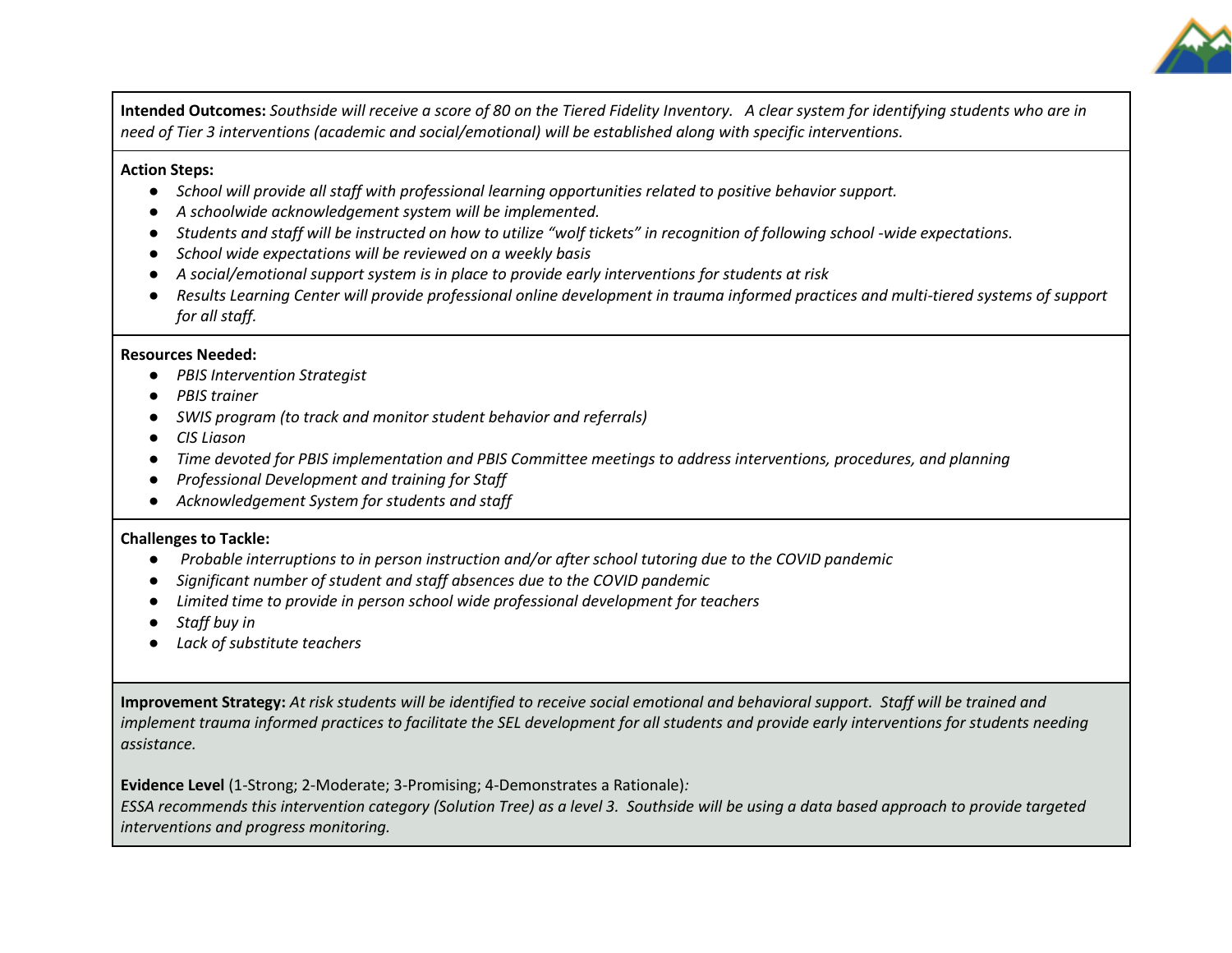

*Communities in Schools is widely used to support students and families in the school with academics through targeted interventions, social/emotional, and basic needs. ESSA recommends this as a level 4.*

**Intended Outcomes:** *Students will be able to perform self management strategies and no longer require adult assistance to manage at risk behaviors.*

#### **Action Steps:**

- *Early identification of students who are at risk and needing social/emotional support*
- *Examine SWISS data and office referrals to help identify at risk students*
- *The PBIS Tier 3 team will meet on a regular schedule to create targeted interventions and behavior plans to target students' specific needs.*
- *Continuous monitoring and follow through on student progress.*

#### **Resources Needed:**

- *PBIS site coordinator*
- *PBIS trainer*
- *SWIS program (to track and monitor student behavior and referrals)*
- *CIS Liason*
- *Time devoted for PBIS Tier 3 and PBIS Committee meetings to address interventions, procedures, and planning*
- *Professional Development and training for Staff*
- *Acknowledgement System for students and staff*
- *Full time School Counselor*

#### **Challenges to Tackle:**

- *Probably interruptions to in person instruction and/or after school tutoring due to the COVID pandemic*
- *Significant number of student and staff absences due to the COVID pandemic*
- *Limited time to provide school wide professional development for teachers*

### **Equity Supports. What, specifically, will we do to support the following student groups around this goal?**

English Learners:

- *Early identification of English Language Learners (Proactive approach)*
- *ELL push in support for students in their classroom (Tier 2 Interventions)*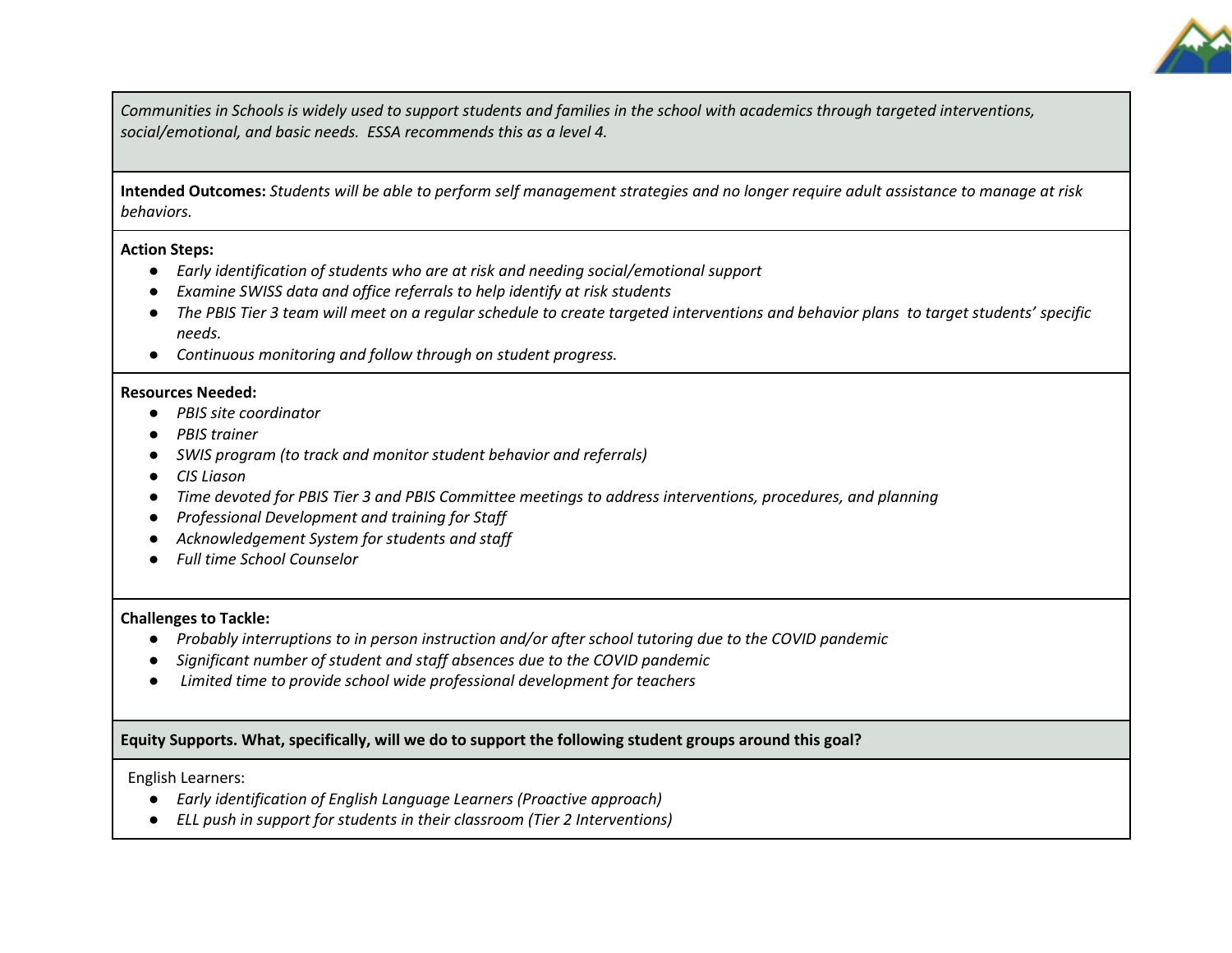

- *Progress monitoring of students' academic progress and social emotional needs*
- *Language support for students in the classroom*
- *Regular communication of school information including communication in the family's home language*
- *Student and Family support through Communities in Schools, support staff, and PBIS team*

#### Foster/Homeless:

- *Early Identification of at-risk students to provide proactive supports*
- *Student and Family support through Communities in Schools, support staff, and PBIS team*
- *Progress monitoring of students' academic progress and social emotional needs*

#### Free and Reduced Lunch:

- *Student and Family support through Communities in Schools, support staff, and PBIS team*
- *Progress monitoring of students' academic progress and social emotional needs*

#### Migrant:

- *Student and Family support through Communities in Schools, support staff, and PBIS team*
- *Progress monitoring of students' academic progress and social emotional needs*

### Racial/Ethnic Minorities:

- *Student and Family support through Communities in Schools, support staff, and PBIS team*
- *Progress monitoring of students' academic progress and social emotional needs*

### Students with IEPs:

- *Student and Family support through Communities in Schools, support staff, and PBIS team*
- *Through regular monitoring, student academic progress can be tracked using a progress monitoring process supported by summative assessments, strategies will be developed which will ensure that students are receiving maximum instructional benefits and individualized goals.*
- *Progress monitoring of students' academic progress and social emotional needs*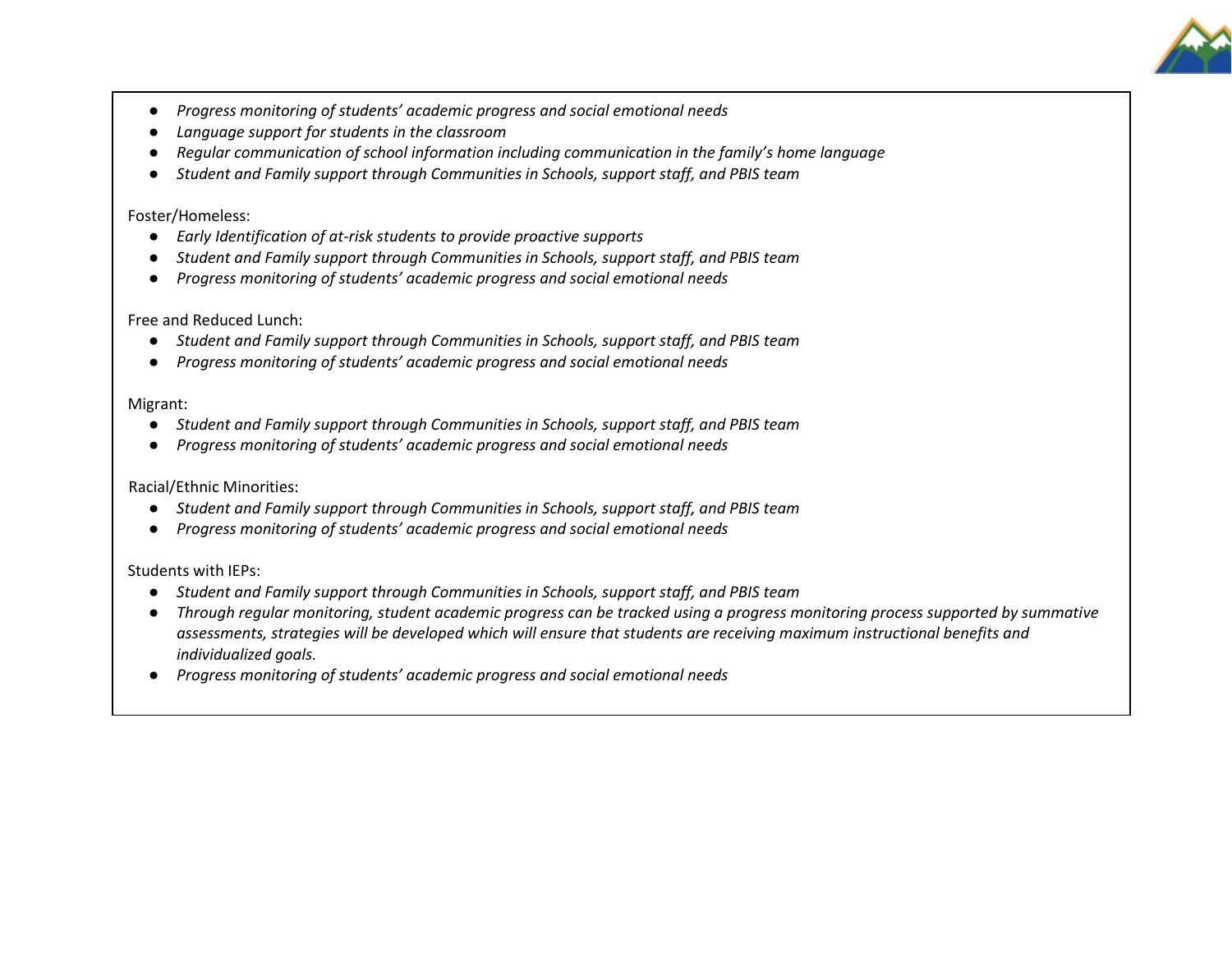

### **COORDINATION OF FUNDS TO SUPPORT THE PLAN WITH OTHER PROGRAMS**

| <b>Funding Source</b> | <b>Amount Received for Current</b><br><b>School Year</b> | <b>Purpose(s) for which funds are</b><br>used                                                                                                                                                                                                                                                                                                                                                                                                                                                                                                                                                                                                                                                                     | <b>Applicable Goal(s)</b>                                 |
|-----------------------|----------------------------------------------------------|-------------------------------------------------------------------------------------------------------------------------------------------------------------------------------------------------------------------------------------------------------------------------------------------------------------------------------------------------------------------------------------------------------------------------------------------------------------------------------------------------------------------------------------------------------------------------------------------------------------------------------------------------------------------------------------------------------------------|-----------------------------------------------------------|
| Title I               | \$420,375.00                                             | Title I funds are used for<br>Preschool through 4th grade<br>literacy and math instruction. The<br>funds support an Intervention<br>and Remediation Strategist and<br>support staff who provide<br>targeted intervention for all<br>students in reading and math. In<br>addition, it funds contracted<br>reading interventionists and a<br>stipend for a site dyslexia<br>facilitator. The funds are also<br>used for literacy supplies<br>including fiction and nonfiction<br>leveled readers to support<br>literacy instruction. Several web-<br>based curriculum programs are<br>purchased with the funds to<br>specifically meet the action steps<br>needed to achieve the school's<br>three Inquiry Area and | Inquiry Areas 1, 2, and 3 along<br>with subsequent goals. |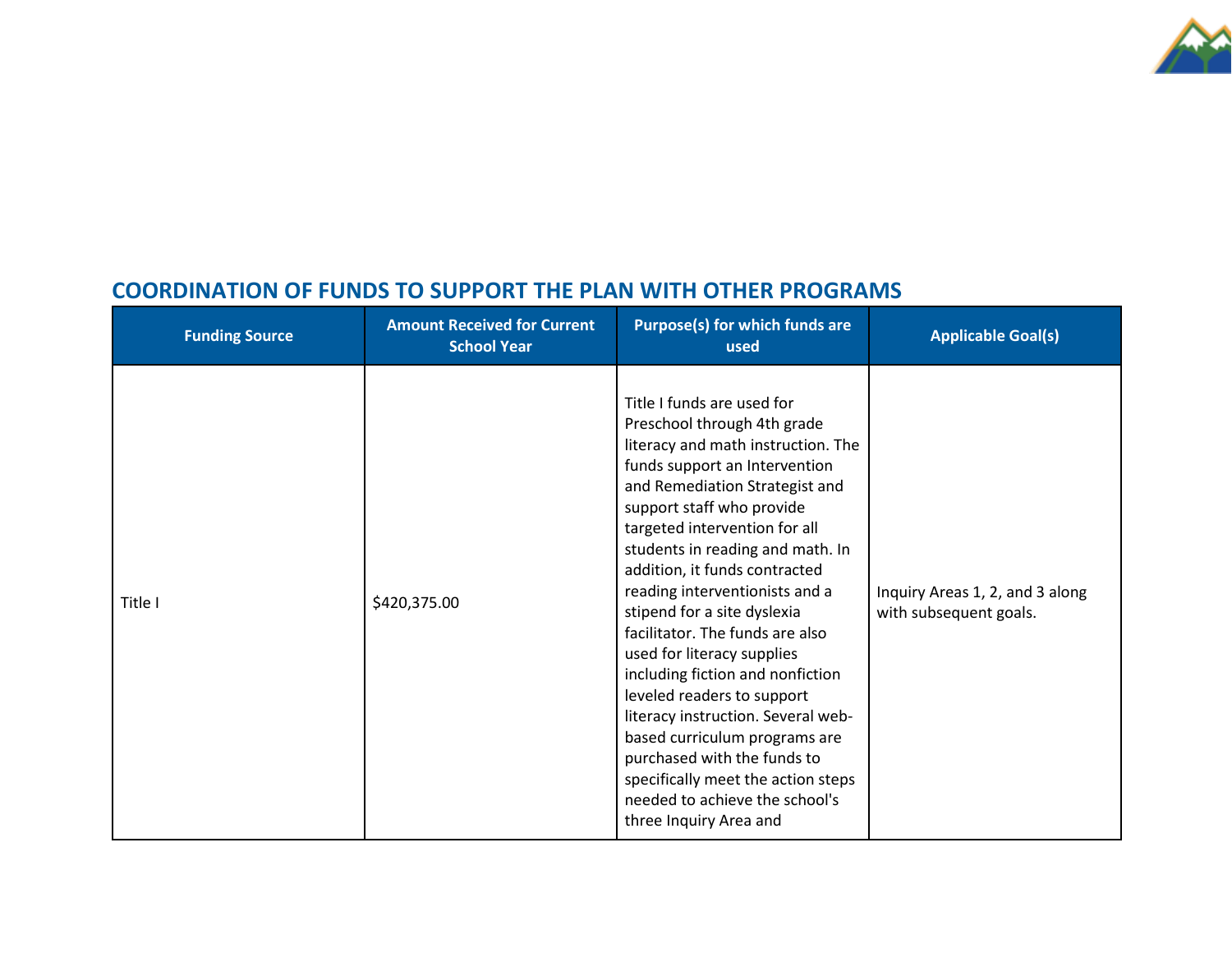

|              |              | subsequent goals. Interactive<br>panels are purchased to aid<br>classroom instruction. A<br>Community In Schools (CIS)<br>liaison is partially funded with<br>Title I funds to assist in school<br>family engagement events and<br>school-wide social and<br>intervention programs. A PBIS<br><b>Title I Intervention Strategist</b><br>position was created to provide<br>mentoring support to<br>new/struggling teachers and to<br>assist administration in creating a<br>school wide Positive Behavior<br>Intervention System (PBIS) at the<br>school. |                                                           |
|--------------|--------------|-----------------------------------------------------------------------------------------------------------------------------------------------------------------------------------------------------------------------------------------------------------------------------------------------------------------------------------------------------------------------------------------------------------------------------------------------------------------------------------------------------------------------------------------------------------|-----------------------------------------------------------|
| 21st Century | \$159,665.00 | The 21st Century Grant funds are<br>used for Kindergarten - 4th grade<br>students to provide an after-<br>school tutoring and enrichment<br>program for students. This<br>funding provides an intervention<br>program to increase student<br>proficiencies in math and<br>language arts as measured by<br>both common assessments and<br>summative assessments. A<br>Community In Schools (CIS)<br>liaison is partially funded with<br>21st Century funds to assist in<br>school family engagement events<br>and school-wide social programs.             | Inquiry Areas 1, 2, and 3 along<br>with subsequent goals. |